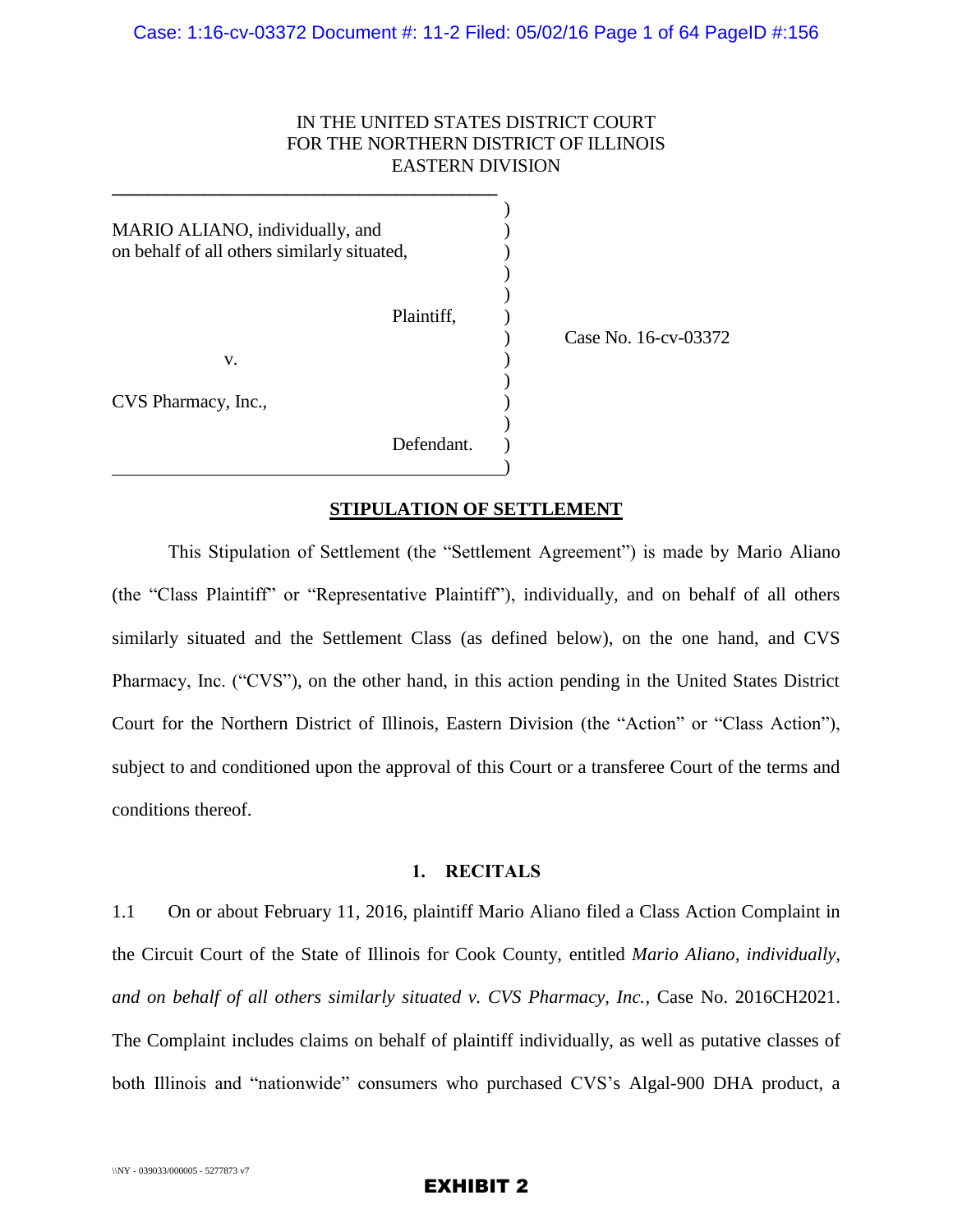#### Case: 1:16-cv-03372 Document #: 11-2 Filed: 05/02/16 Page 2 of 64 PageID #:157

dietary supplement containing docosahexaenoic acid (DHA) (the "Algal-900 DHA Product," as further defined below). The Complaint alleges causes of action against CVS for violations of the Illinois Consumer Fraud and Deceptive Trade Practices Act, violations of the consumer fraud and deceptive trade practices acts of the various states and the District of Columbia, and for common law claims of fraud, fraudulent misrepresentation, and unjust enrichment, seeking injunctive relief and damages.

1.2 On February 17, 2016, CVS received service of Plaintiff's Summons, Complaint, and Motion for Class Certification in the Action. On March 16, 2016, CVS removed this Action to the United States District Court for the Northern District of Illinois, Eastern Division, Case No. 16-cv-03372. On April 15, 2016, plaintiff Mario Aliano filed an Amended Class Action Complaint in the United States District Court for the Northern District of Illinois, Eastern Division, Case No. 16-cv-03372, alleging the same causes of action as in the original Complaint.

1.3 In the ensuing weeks, CVS and the Representative Plaintiff, individually and on behalf of the other members of the Settlement Class, engaged in arm's length, good-faith negotiations in an effort to reach an amicable resolution to the Action.

1.4 During these negotiations, Counsel for Defendant explained that it had reached a Settlement Agreement with representative plaintiffs, on behalf of themselves and the other members of the settlement class, in a similar action pending the United States District Court for the Eastern District of New York. This related action — *Jovel et al. v. i-Health, Inc.*, No. 12-cv-05614-MDG (the "Jovel Action") — involves congruent parties, similar products, labeling claims, factual allegations, and legal claims. The Jovel Action settlement was reached by the parties after years of litigation, involving extensive discovery, motion practice, and multiple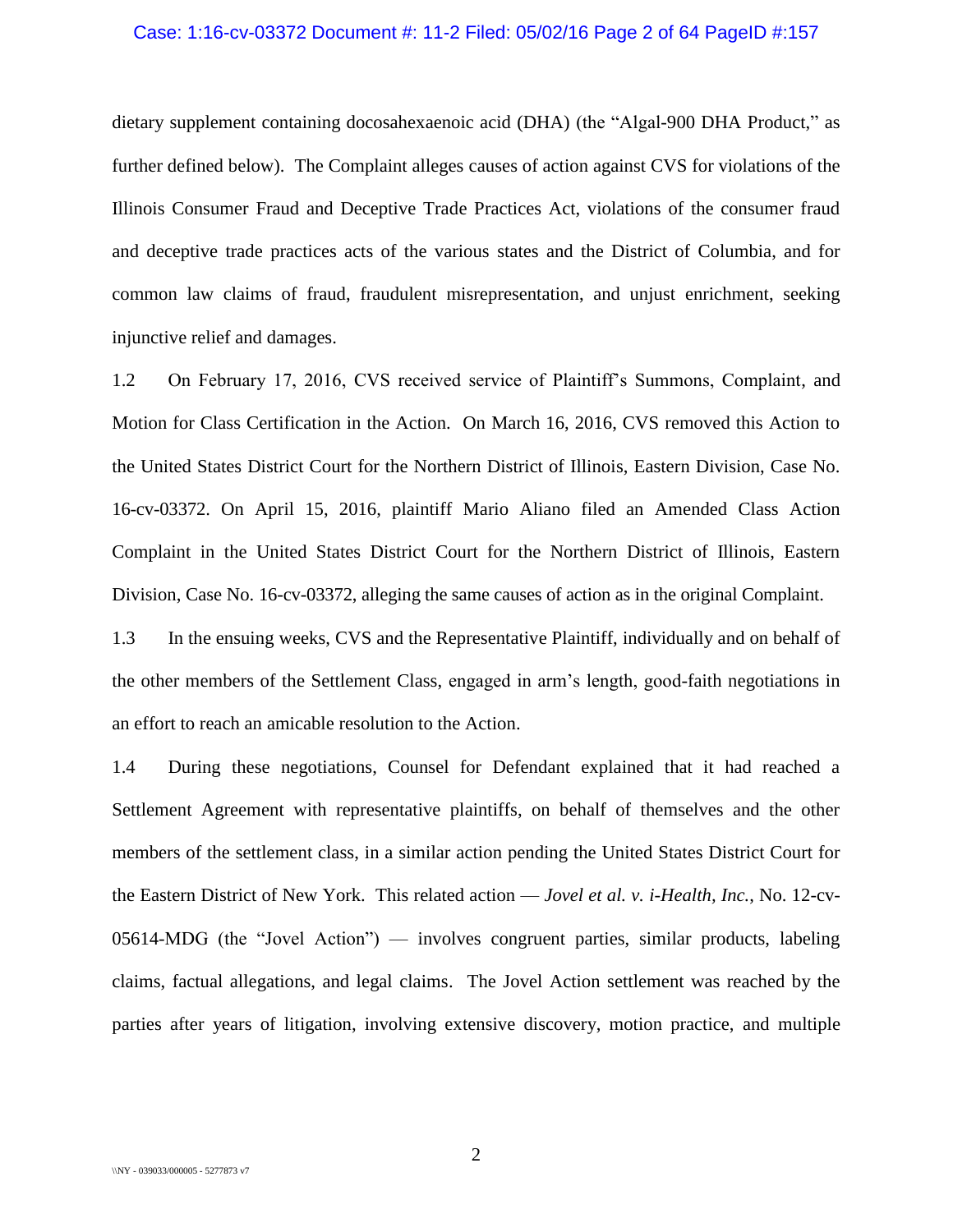#### Case: 1:16-cv-03372 Document #: 11-2 Filed: 05/02/16 Page 3 of 64 PageID #:158

court-supervised settlement conferences. On March 4, 2016, the Honorable Marilyn D. Go preliminarily approved the settlement in the Jovel Action.

1.5 Plaintiff Mario Aliano and Class Counsel reviewed the terms of the Jovel Action settlement, the settlement agreement and preliminary approval papers from the Jovel Action settlement, and the sales and financial data relative to the BrainStrong products at issue in the Jovel Action, and Plaintiff Mario Aliano and Class Counsel analyzed that information *vis-a vis* the facts, circumstances, and scientific and financial data involving CVS and the Algal-900 DHA Product.

1.6 As a result of the Parties' (defined below) negotiations, the Parties agreed to settle the Action pursuant to the terms set forth in this Stipulation of Settlement, which Representative Plaintiff and Class Counsel believe provides benefits to the Settlement Class, is fair, reasonable, and adequate, and is in the best interests of Representative Plaintiff and the Settlement Class Members.

1.7 Representative Plaintiff in the Class Action alleges, among other things, that CVS's labeling claims regarding its Algal-900 DHA Product are misleading.

1.8 Class Counsel states that they conducted a thorough examination and investigation of the facts and law relating to the matters in this Action, including, but not limited to, engaging in informal discovery, review and analysis of CVS's documents and data, review of the underlying facts, review of the Algal-900 DHA Product sales and financial data, analysis of the medical and scientific studies relative to the claims at issue, and an assessment of DHA. Class Counsel also evaluated the merits of all Parties' contentions and evaluated this Settlement Agreement, as it affects all Parties, including the Settlement Class Members.

3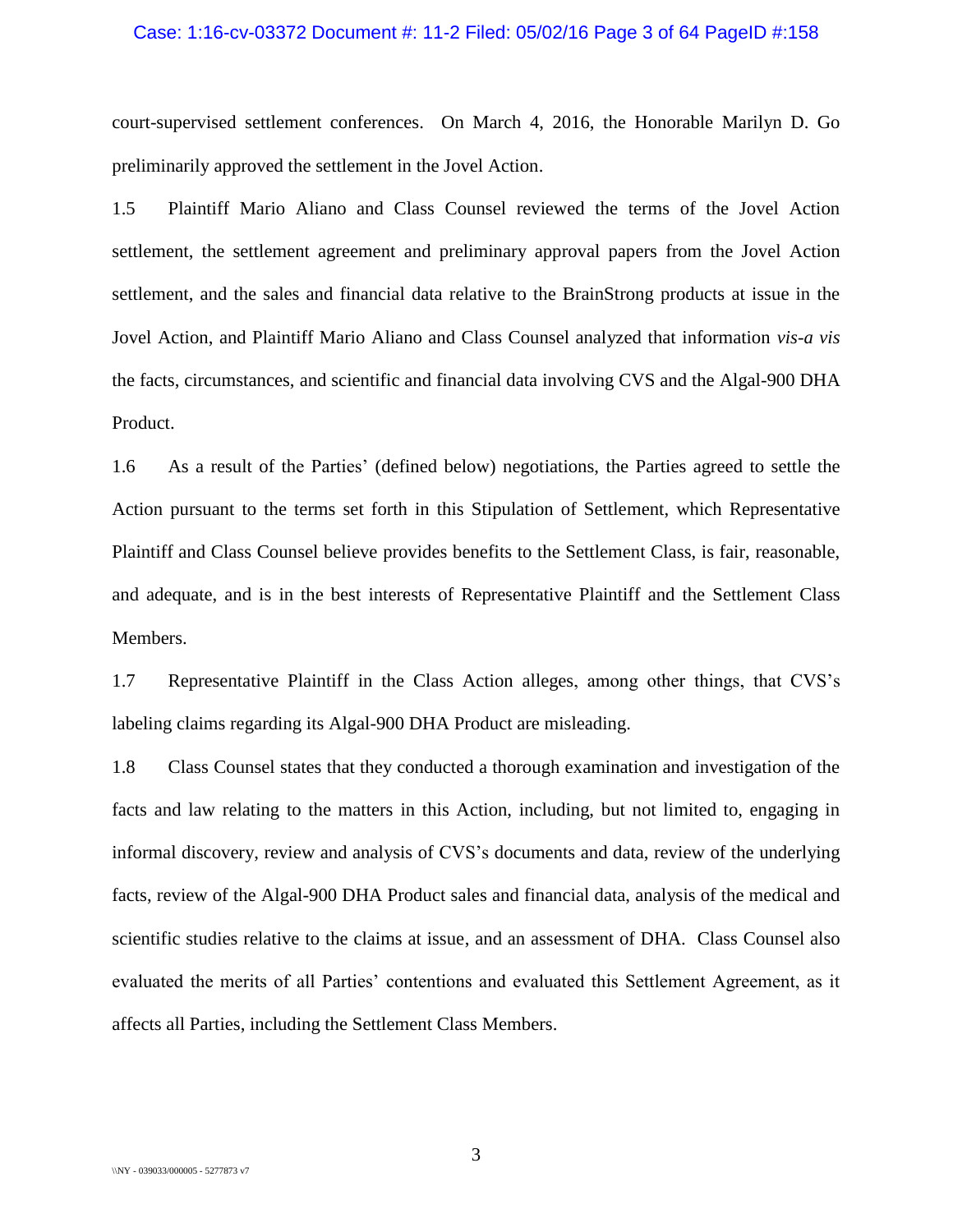#### Case: 1:16-cv-03372 Document #: 11-2 Filed: 05/02/16 Page 4 of 64 PageID #:159

1.9 Based upon the informal discovery and investigation to date, an evaluation of the facts and law relating to the matters alleged in the pleadings, and their knowledge of the pending settlement in the related Jovel Action, Representative Plaintiff and Class Counsel have agreed to settle the claims asserted in the Action pursuant to the provisions of this Agreement. In so doing, Representative Plaintiff and Class Counsel have considered the terms of this Stipulation, the numerous risks of continued litigation and other factors, including but not limited to the following:

- a. The expense and length of time necessary to prosecute the Action through trial;
- b. The uncertainty of outcome at trial and the possibility of an appeal by either side following the trial;
- c. The possibility that a contested class might not be certified, and if certified, the possibility that such certification would be reversed on appeal;
- d. The fact that CVS would file a motion for summary judgment that, if granted, would dispose of all or many of the claims in this Action; and
- e. The benefits being made available to Representative Plaintiff and the Settlement Class Members under the terms of this Agreement.

1.10 Weighing the above factors, as well as all other risks and uncertainties of continued litigation and all factors bearing on the merits of settlement, Representative Plaintiff and Class Counsel are satisfied that the terms and conditions of this settlement are fair, reasonable, adequate, and in the best interests of the Representative Plaintiff and the Settlement Class Members.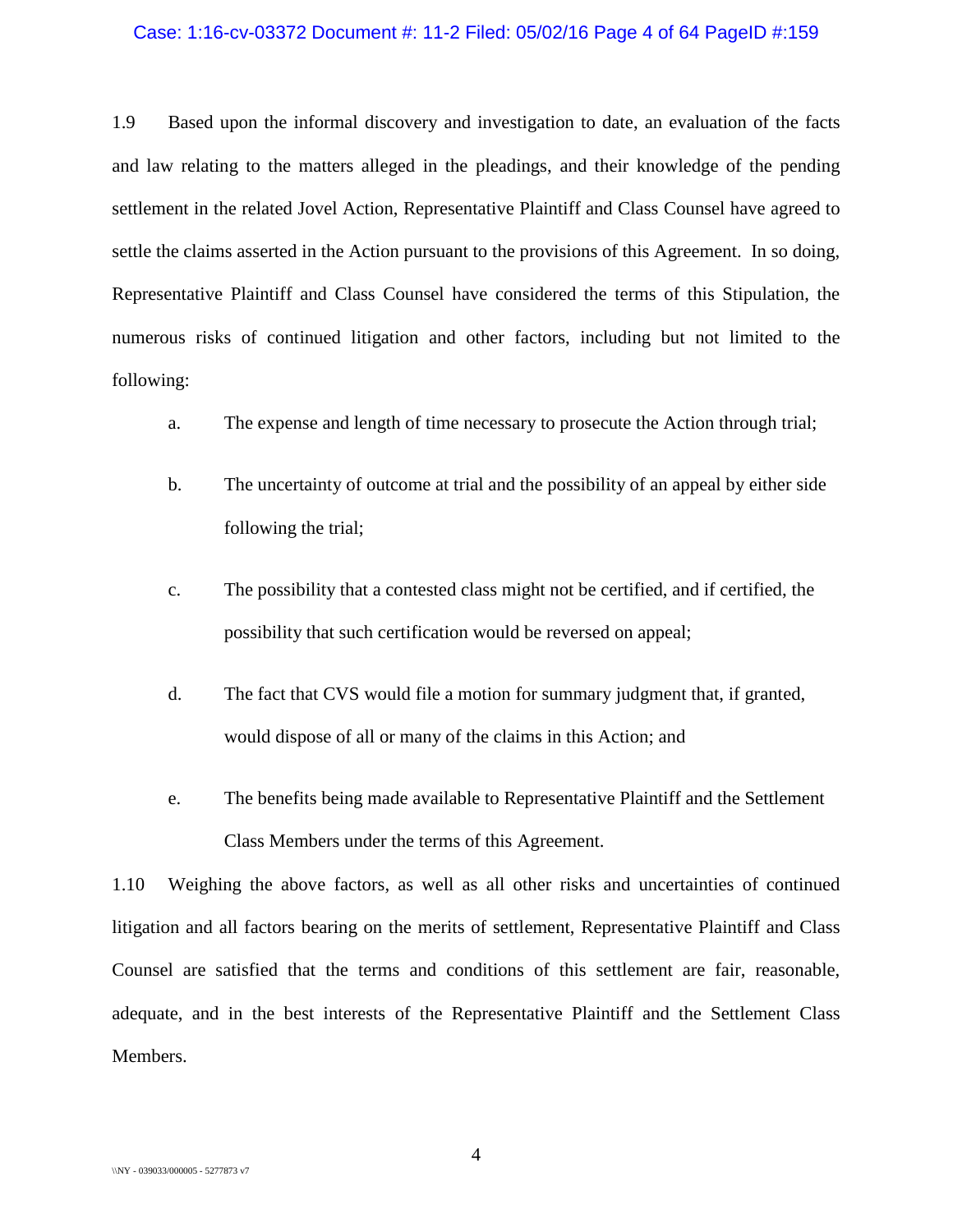#### Case: 1:16-cv-03372 Document #: 11-2 Filed: 05/02/16 Page 5 of 64 PageID #:160

1.11 CVS denies the material allegations made in the Class Action, and denies any and all liability with respect to all facts and claims alleged therein, and further denies that any of the Settlement Class Members, or anyone, has suffered any harm or damage or is entitled to any monetary or equitable relief whatsoever in connection with the Action.

1.12 CVS, while continuing to expressly deny all allegations of wrongdoing and disclaiming all liability with respect to all claims, and while standing by its products and advertising, considers it desirable to resolve the Action on the terms stated herein in order to avoid further expense, risk, uncertainty, inconvenience and burden and, therefore, has determined that this Settlement on the terms set forth herein is in CVS's best interests.

1.13 CVS and Representative Plaintiff, on behalf of themselves and the other members of the Settlement Class, negotiated and reached this Stipulation after review of the underlying facts, review of the Algal-900 DHA Product sales and financial data, analysis of the medical and scientific studies relative to the claims at issue, exchanges of information, and arm's length, good faith negotiations. As a result, this Settlement Agreement has been reached, subject to the Court approval process set forth herein.

1.14 This Settlement Agreement reflects a compromise between the Parties. Without any admission or concession whatsoever on the part of Representative Plaintiff of the lack of merit of this Action, or any admission or concession of liability or wrongdoing or the lack of merit of any defense whatsoever by CVS, it is hereby stipulated and agreed by the undersigned, on behalf of Representative Plaintiff, the Settlement Class, and CVS that the Action and all claims of the Settlement Class be settled, compromised, and dismissed on the merits and with prejudice, subject to Court approval as required by Federal Rules of Civil Procedure 23, on the terms and conditions set forth herein and upon the Final Settlement Approval Date (as defined below).

5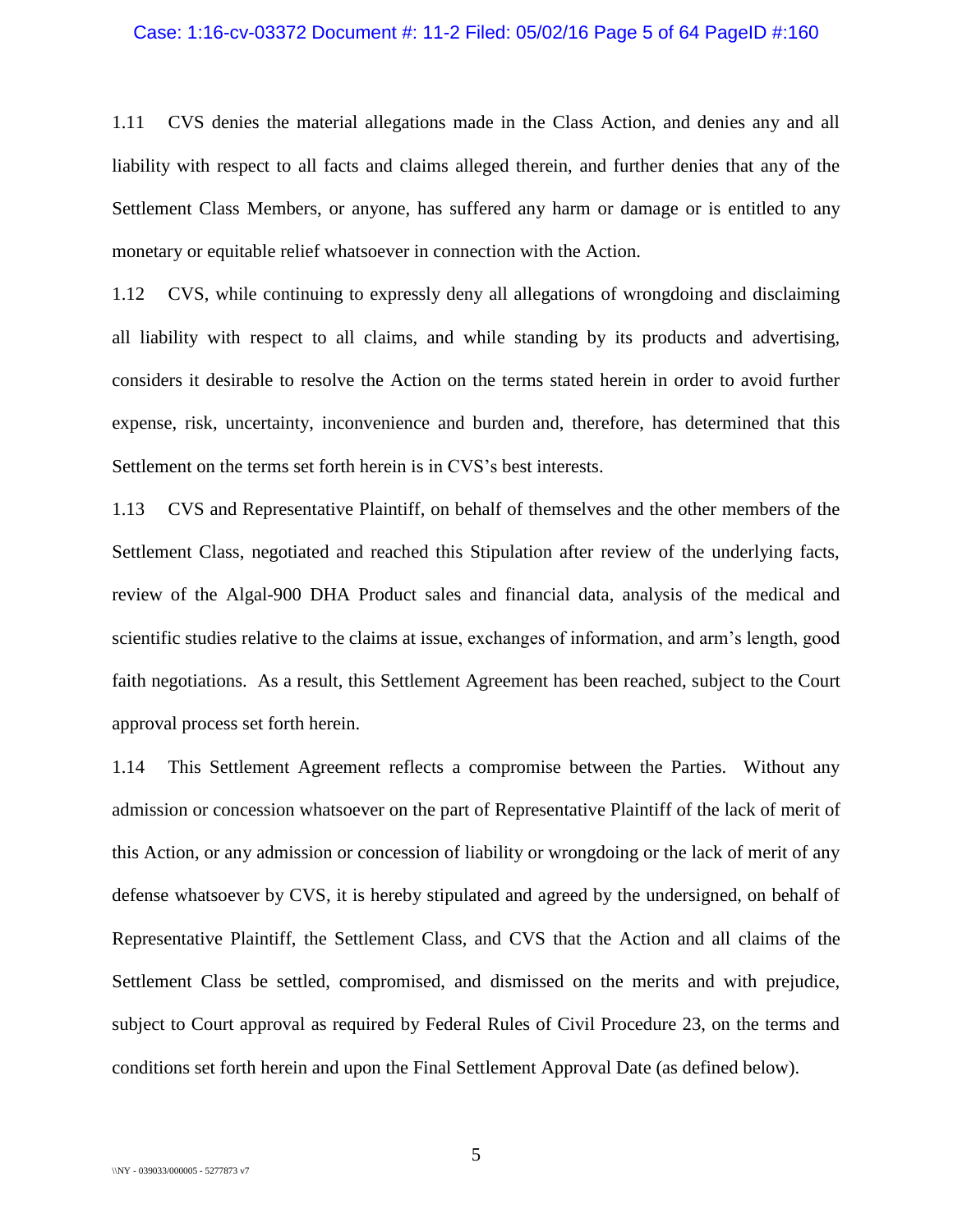### Case: 1:16-cv-03372 Document #: 11-2 Filed: 05/02/16 Page 6 of 64 PageID #:161

1.15 Each party affirms that the recitals above as to such party are true and accurate as to such party and are hereby made a part of this Settlement Agreement.

1.16 In consideration of the covenants and agreements set forth herein, and of the releases and dismissals of claims as described below, and other good and valuable consideration, the receipt and sufficiency of which hereby is acknowledged by each of the Parties, the Representative Plaintiff, on behalf of himself and the Settlement Class Members, and CVS agree to the Settlement described herein, subject to Court approval, under the following terms and conditions:

# **TERMS AND CONDICTIONS OF SETTLEMENT**

## **2. DEFINITIONS**

2.1 As used in this Stipulation and the annexed exhibits (which are an integral part of this Stipulation, and are incorporated in their entirety by reference), the following terms and phrases have the following meaning, unless a section or subsection of this Stipulation or its exhibits provides otherwise. Unless otherwise indicated, defined terms include the plural as well as the singular. Other capitalized terms used in this Stipulation but not defined above shall have the meaning ascribed to them in this Stipulation and the exhibits attached hereto.

2.2 **"Action"** or **"Class Action"** means the civil action pending in the United States District Court for the Northern District of Illinois, Eastern Division, *Aliano v. CVS Pharmacy, Inc.*, Case No. 16-cv-03372.

2.3 **"Agreement,"** "**Settlement Agreement,"** or **"Stipulation"** means this settlement agreement, including all Exhibits hereto.

2.4 **"Algal-900 DHA" or "Algal-900 DHA Product" or "Product"** means the CVSbranded dietary supplement product at issue in this Action, containing DHA, and the label complained of in the Complaint. For the avoidance of doubt, the Product at issue is limited to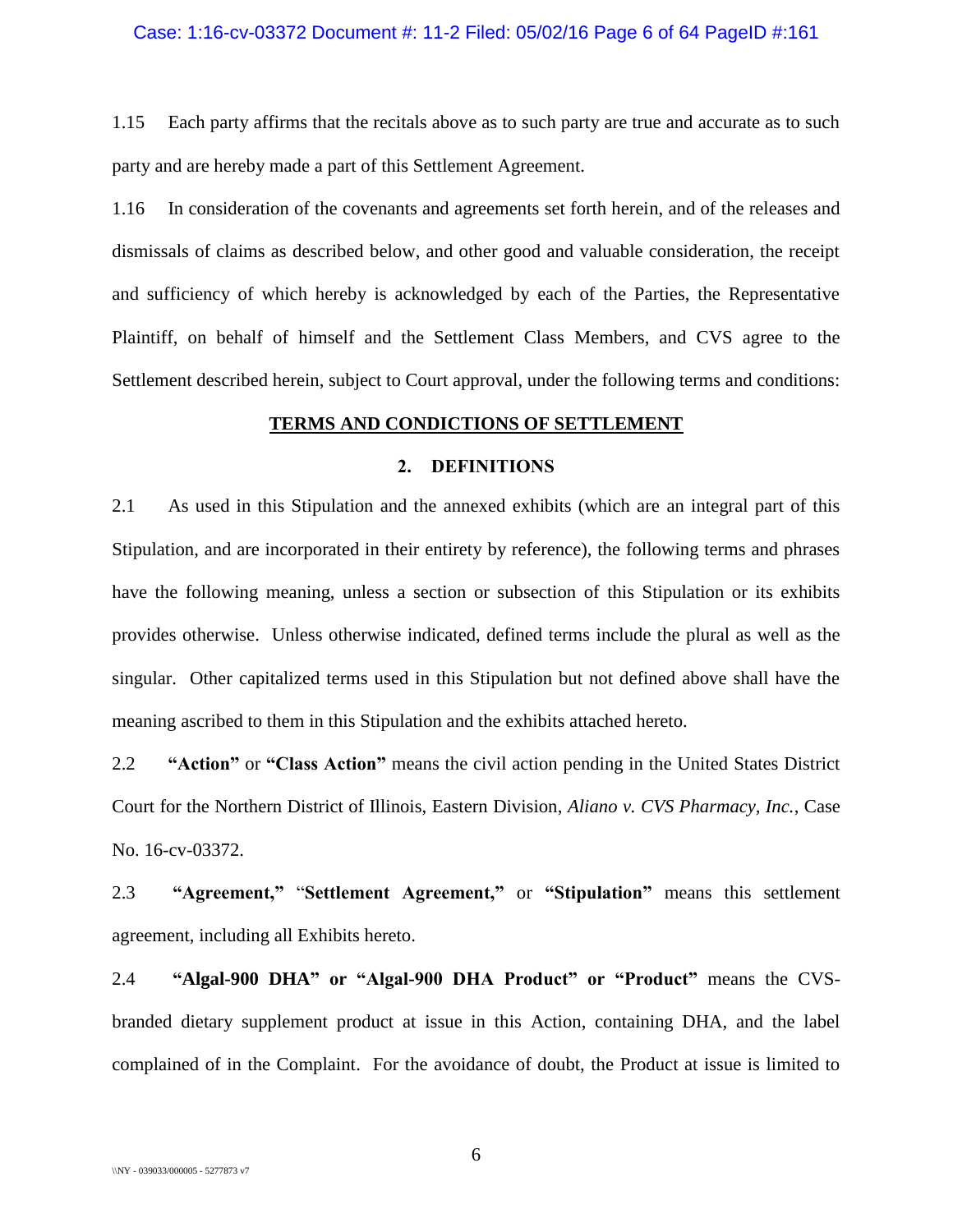#### Case: 1:16-cv-03372 Document #: 11-2 Filed: 05/02/16 Page 7 of 64 PageID #:162

Algal-900 DHA Products containing, on the label and/or on the packaging, the claim that it is "clinically shown to improve memory" or offers "clinically shown memory improvement."

2.5 **"Claimant"** or **"Class Claimant"** means a Settlement Class Member that submits a Claim Form.

2.6 **"Claims Administrator"** means KCC LLC, or equivalent class action administration firm identified by the Parties and approved by the Court to administer and oversee, among other things, the processing, handling, reviewing, and approving of claims made by Claimants; communicating with Claimants; and distributing payments to qualified Claimants.

2.7 **"Claim Form"** means the document that Settlement Class Members seeking cash or vouchers must complete in satisfaction of the document's terms and sign under penalty of perjury and submit to the Claims Administrator in order to obtain the relief provided in this Agreement. The Claim Form will be available online at the Settlement Website and will be substantially the same as Exhibit A.

2.8 **"Claim Period Close Date"** means the date 120 days (not including the day of the event) following the later of: (i) the last published notice in the print publications identified in the Notice Plan; or (ii) establishment of the Settlement Website.

2.9 **"Class Settlement Notice," "Class Notice,"** or **"Notice"** means the Court-approved notices entitled "Notice of Proposed Class Action Settlement," and substantially in the forms attached hereto as Exhibits B (Long-form Notice), C (Short-form Notice), D (E-mail Notice), and G (Post-card Notice), but which may be modified as necessary to comply with the provisions of any order of Preliminary Approval entered by the Court, and which are to be provided to the Settlement Class Members pursuant to this Agreement.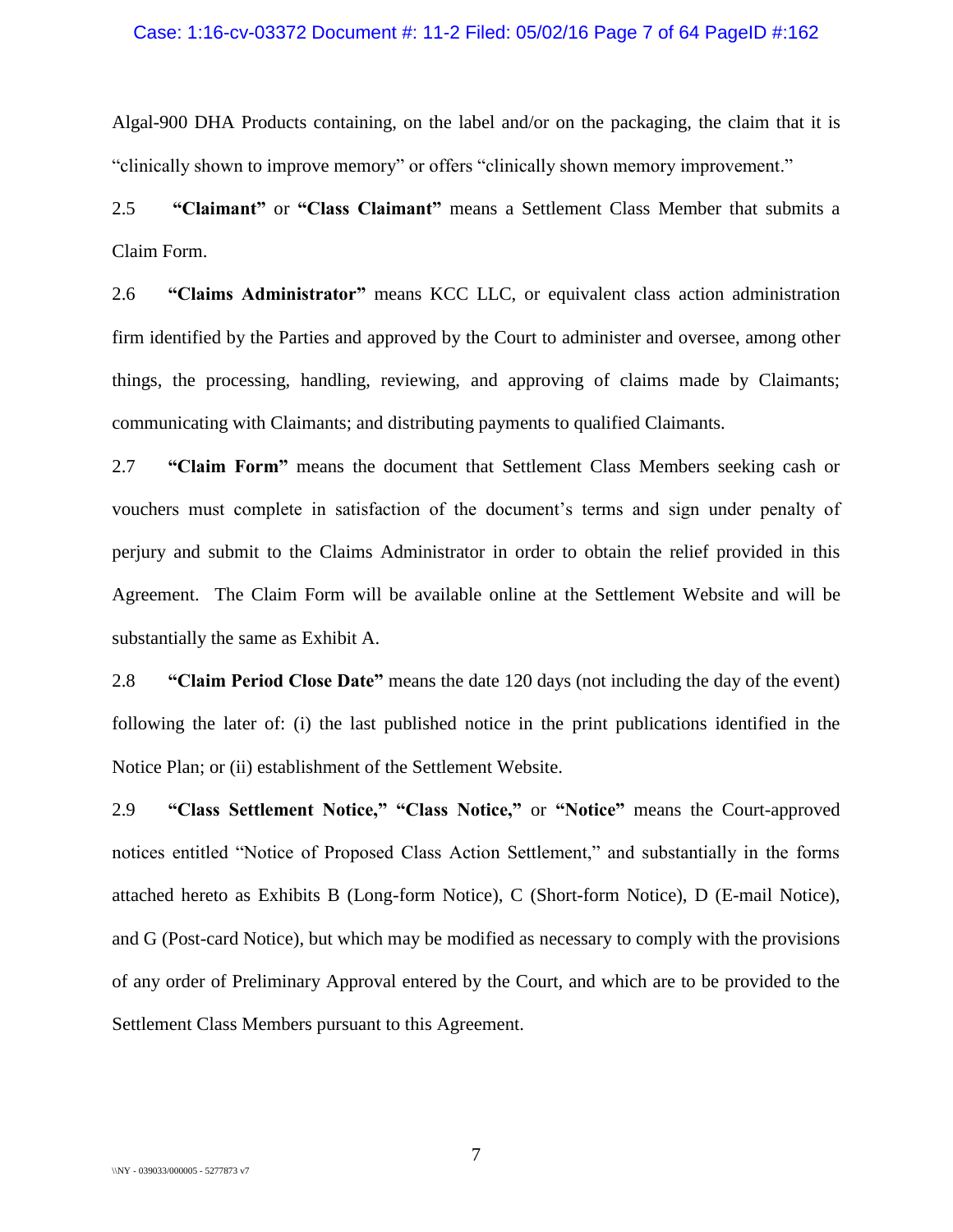#### Case: 1:16-cv-03372 Document #: 11-2 Filed: 05/02/16 Page 8 of 64 PageID #:163

2.10 **"Court"** means the United States District Court for the Northern District of Illinois, Eastern Division, or any transferee Court.

2.11 **"Competent and Reliable Scientific Evidence"** means tests, analyses, research, or studies that have been conducted by a qualified person in an objective manner and are generally accepted in the profession to yield accurate and reliable results. When that evidence consists of a human clinical trial, CVS must maintain all underlying or supporting data and documents that experts in the field generally would accept as relevant to an assessment of such testing.

2.12 **"Defendant's Counsel"** means the law firm Hogan Lovells US LLP.

2.13 "**E-mail Notice**" means the Class Settlement Notice substantially in the form attached hereto as Exhibit D.

2.14 **"Fairness Hearing"** means the hearing that is to take place after the entry of a Preliminary Approval order and after the Notice Date for purposes of: (a) determining whether the Settlement should be approved as fair, reasonable, adequate and in the best interests of the Settlement Class Members; (b) entering the Settlement Order and Judgment and dismissing the Action with prejudice; and (c) ruling upon an application by Representative Plaintiff's Counsel for an award of attorneys' fees.

2.15 **"Fee and Expense Award"** means the amount awarded to Representative Plaintiff's Counsel by the Court for reasonable attorneys' fees, costs and expenses, up to one-hundredthousand dollars (\$100,000.00).

2.16 **"Final Approval"** means the Court's entry of the Settlement Order and Judgment following the Fairness Hearing.

2.17 **"Final Settlement Approval Date"** means the date thirty-five (35) days after the Court enters the Settlement Order and Judgment on the Parties and all objectors to the Settlement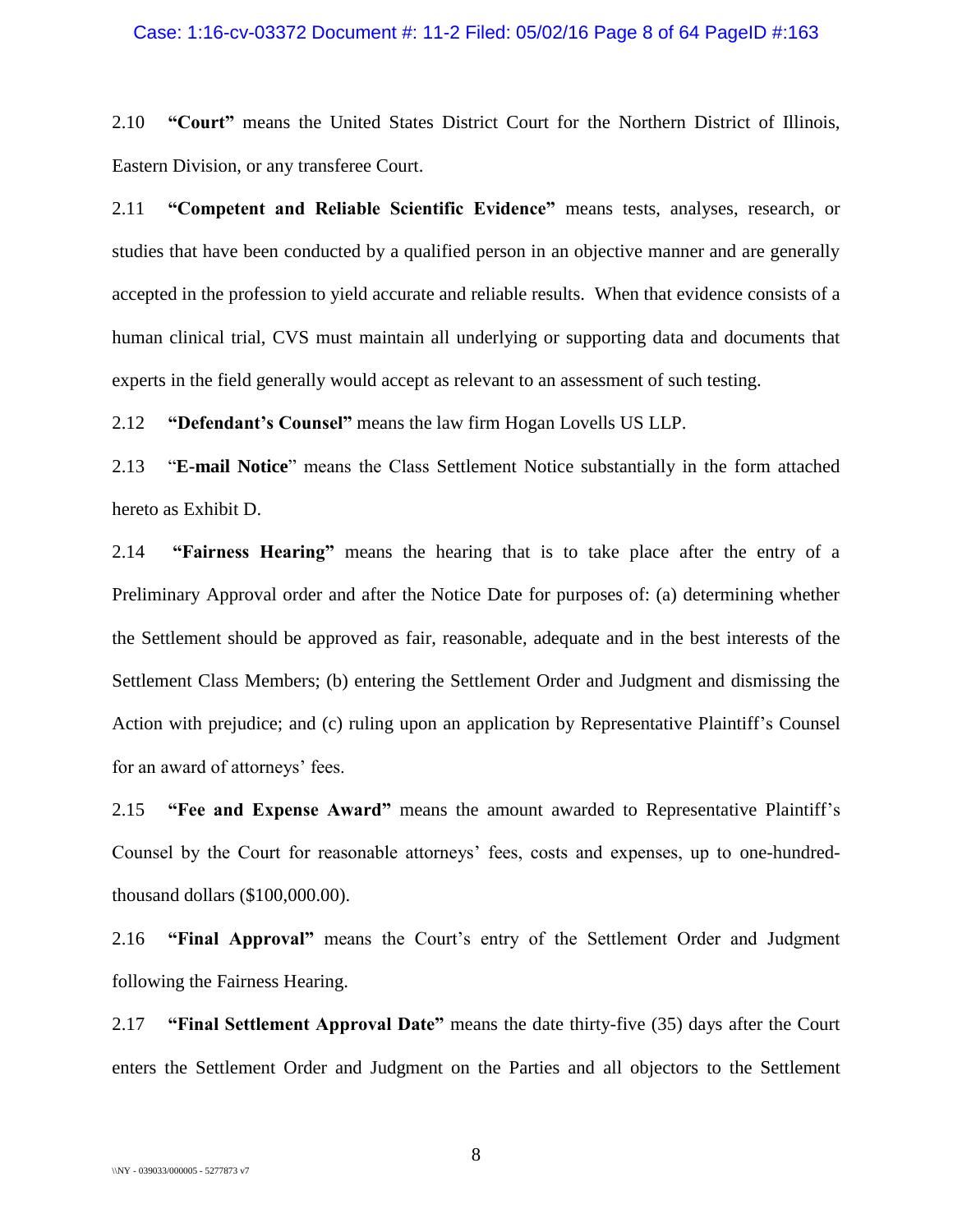#### Case: 1:16-cv-03372 Document #: 11-2 Filed: 05/02/16 Page 9 of 64 PageID #:164

Agreement, if any, without any appeal being taken, or if an appeal or request for review has been taken, the date on which the Settlement Order and Judgment has been affirmed or modified by the court of last resort to which an appeal or request for review has been taken and such affirmance or modification is no longer subject to further appeal or review, or the date of denial of review after exhaustion of all appellate remedies, or the date on which all appellate rights with respect to the Settlement Order and Judgment have expired.

2.18 **"Long-form Notice"** means the Class Settlement Notice substantially in the form attached hereto as Exhibit B.

2.19 **"Incentive Award"** means any award sought by application to and approved by the Court that is payable to the Representative Plaintiff, up to one thousand dollars (\$1,000).

2.20 **"Notice Plan"** means the Parties and Claims Administrator's plan to disseminate Class Notice to Settlement Class Members, as described in Section [6](#page-15-0) below.

2.21 **"Notice and Other Administrative Costs"** means all necessary fees of, and costs and expenses actually incurred by, the Claims Administrator including: the publication of Class Notice and the notification duties imposed by 28 U.S.C. § 1715, establishment of the Settlement Website and the processing, handling, reviewing, and paying of all cash and voucher claims made by Claimants.

2.22 **"Notice Date"** means the date(s) that the Notice is published in accord with the plan of notice set forth below in Section [6,](#page-15-0) as authorized by the Court.

2.23 **"Notice of Missing Information"** means the notice sent by the Claims Administrator to a Claimant who has submitted a Claim Form with inaccurate, disqualifying, incomplete or missing information that is required for the Claimant to be considered eligible for the relief provided by this Settlement.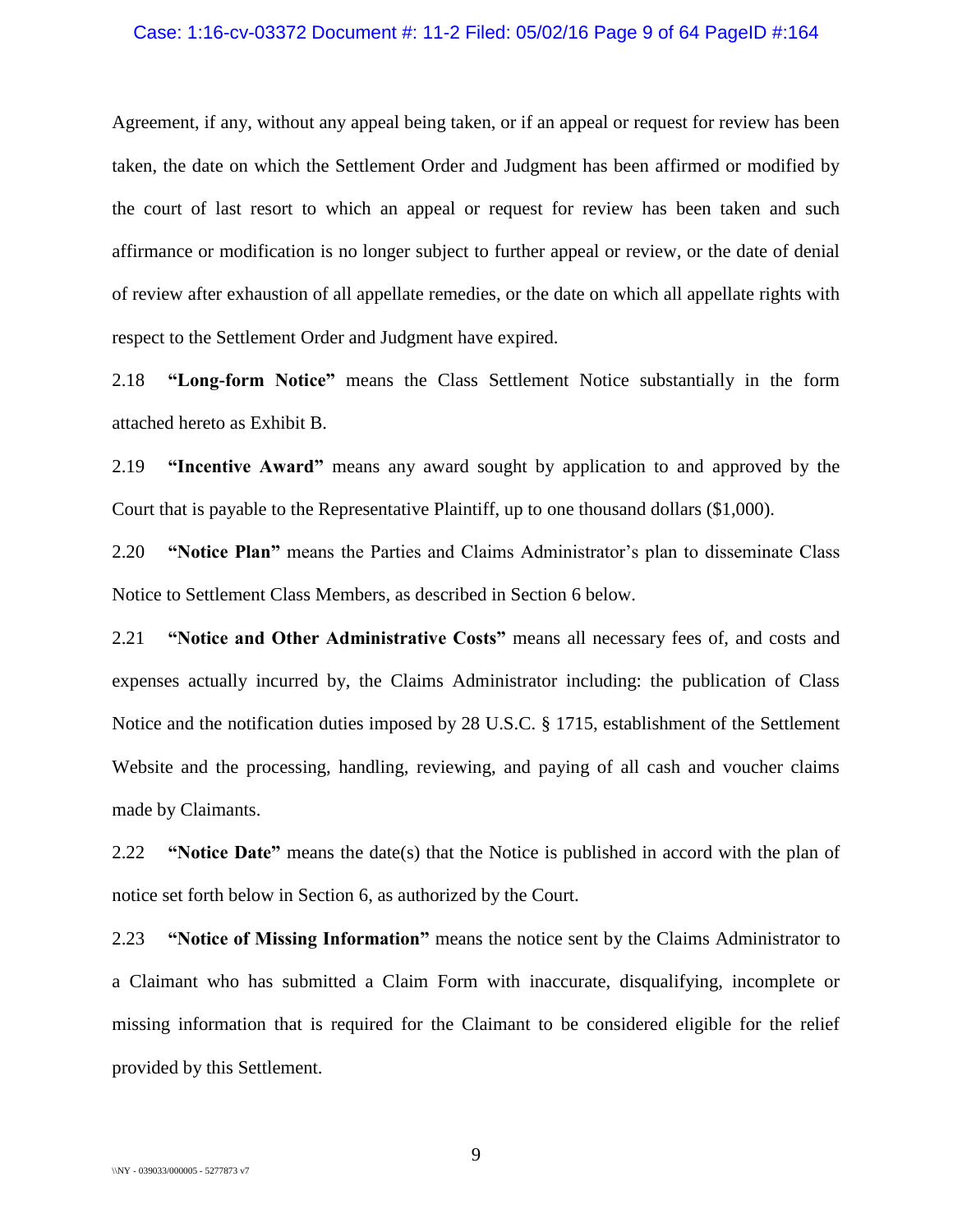2.24 **"Objection"** is the written communication that a Settlement Class Member may file with the Court in order to object to this Agreement as provided for in paragraphs [9.2](#page-23-0)[-9.5](#page-24-0) below.

2.25 **"Objection/Exclusion Deadline"** means the date to be set by the Court as the deadline for Settlement Class Members to submit Objections and Requests for Exclusion.

2.26 **"Parties"** means Plaintiff Mario Aliano and Defendant CVS.

2.27 **"Person"** means any individual, corporation, trust, partnership, limited liability company, or other legal entity and their respective successors or assigns.

2.28 "**Post-Card Notice**" means the Class Settlement Notice substantially in the form attached hereto as Exhibit G.

2.29 **"Class Counsel"** means the law firm Zimmerman Law Offices, P.C.

2.30 "**Preliminary Approval Order"** means the order the Court has entered, substantially in the form as Exhibit E, which, among other things, preliminarily approves the Stipulation, certifying a Settlement Class, providing for notification to Settlement Class Members, authorizing the distribution of Settlement Notice and seeking the scheduling of the Settlement Hearing.

2.31 **"Preliminary Approval Date"** means the date on which the Court enters an order granting Preliminary Approval.

2.32 **"Proof of Purchase"** means the cash register receipt, cancelled check, product package or other similar type of documentation reflecting the purchase of Algal-900 DHA or the purchase price paid for Algal-900 DHA.

2.33 **"Released Claim"** means any claim, cross-claim, liability, right, demand, suit, matter, obligation, damage, restitution, disgorgement, loss or cost, attorneys' fee or expense, action or cause of action, of every kind and description that a Releasing Party had or has, including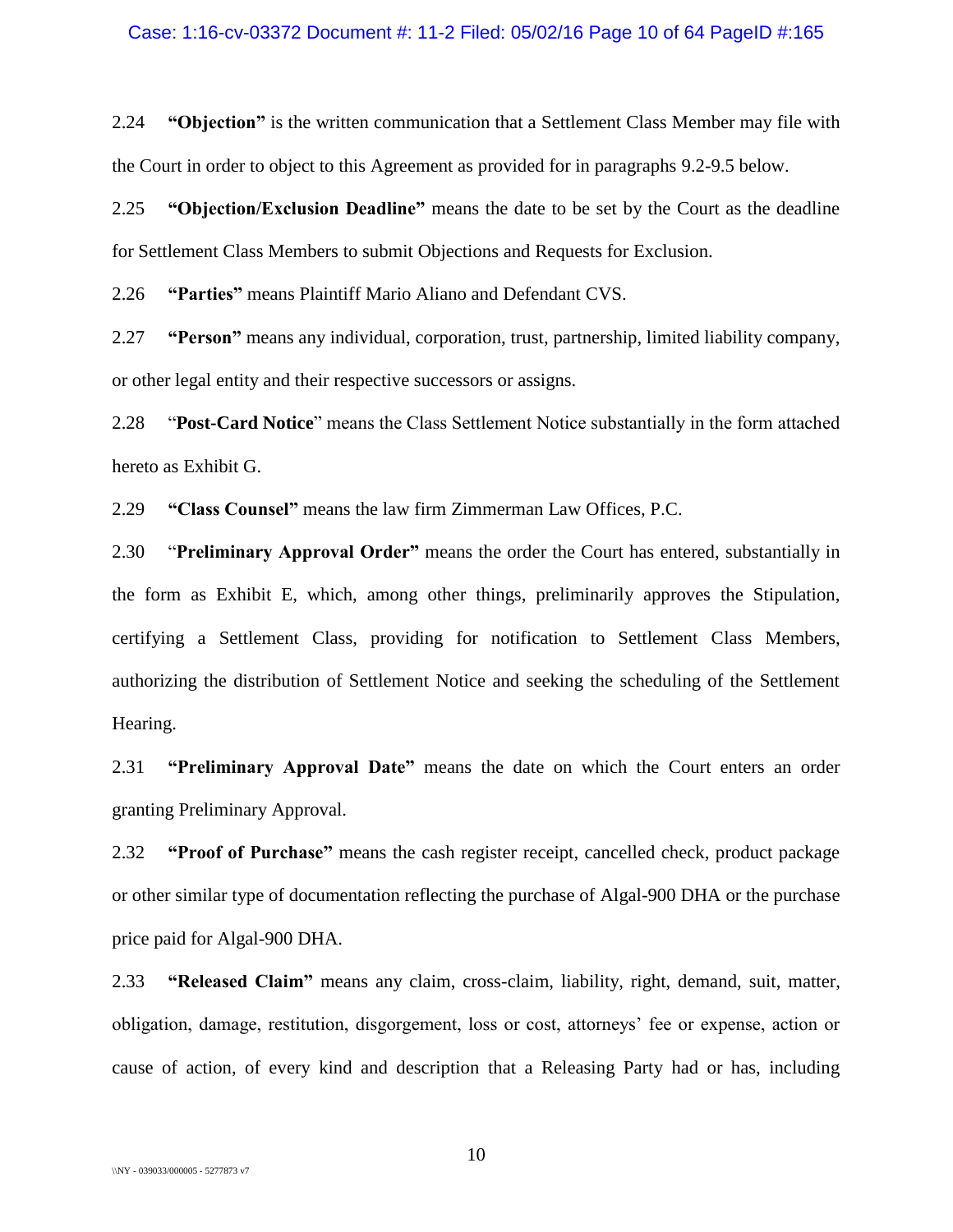#### Case: 1:16-cv-03372 Document #: 11-2 Filed: 05/02/16 Page 11 of 64 PageID #:166

assigned claims, whether in arbitration, administrative, or judicial proceedings, whether as individual claims or as claims asserted on a class basis or on behalf of the general public, whether known or unknown, asserted or unasserted, suspected or unsuspected, latent or patent, that is, has been, could reasonably have been or in the future might reasonably be asserted by the Releasing Party in the Action against any of the Released Parties arising out of or relating to the allegations in the complaints filed in the Action.

2.34 **"Released Persons"** or **"Released Parties"** means CVS, Lang Pharma Nutrition, Inc., and DSM Nutritional Products, LLC, and all of their past and present respective parents, subsidiaries, divisions, affiliates, persons and entities directly or indirectly under its or their control in the past or in the present, their respective assignors, predecessors, successors and assigns; and the past or present partners, shareholders, managers, members, directors, officers, employees, agents, attorneys, insurers, accountants and representatives of any and all of the foregoing.

2.35 **"Releasing Party"** means the Representative Plaintiff, each Settlement Class Member, and any Person claiming by or through him/her/it as his/her/its spouse, parent, child, heir, guardian, associate, co-owner, attorney, agent, administrator, devisee, predecessor, successor, assignee, representative of any kind, shareholder, partner, director, employee, or affiliate.

2.36 **"Representative Plaintiff"** or **"Class Plaintiff"** means the named Plaintiff in the Action: Mario Aliano.

2.37 **"Request for Exclusion"** means the written communication that a Settlement Class Member must submit to the Claims Administrator by the Objection/Exclusion Deadline in order to be excluded from the Settlement as provided for in paragraphs  $9.6 - 9.7$  $9.6 - 9.7$  below.

2.38 **"Settlement"** means the settlement embodied in this Agreement.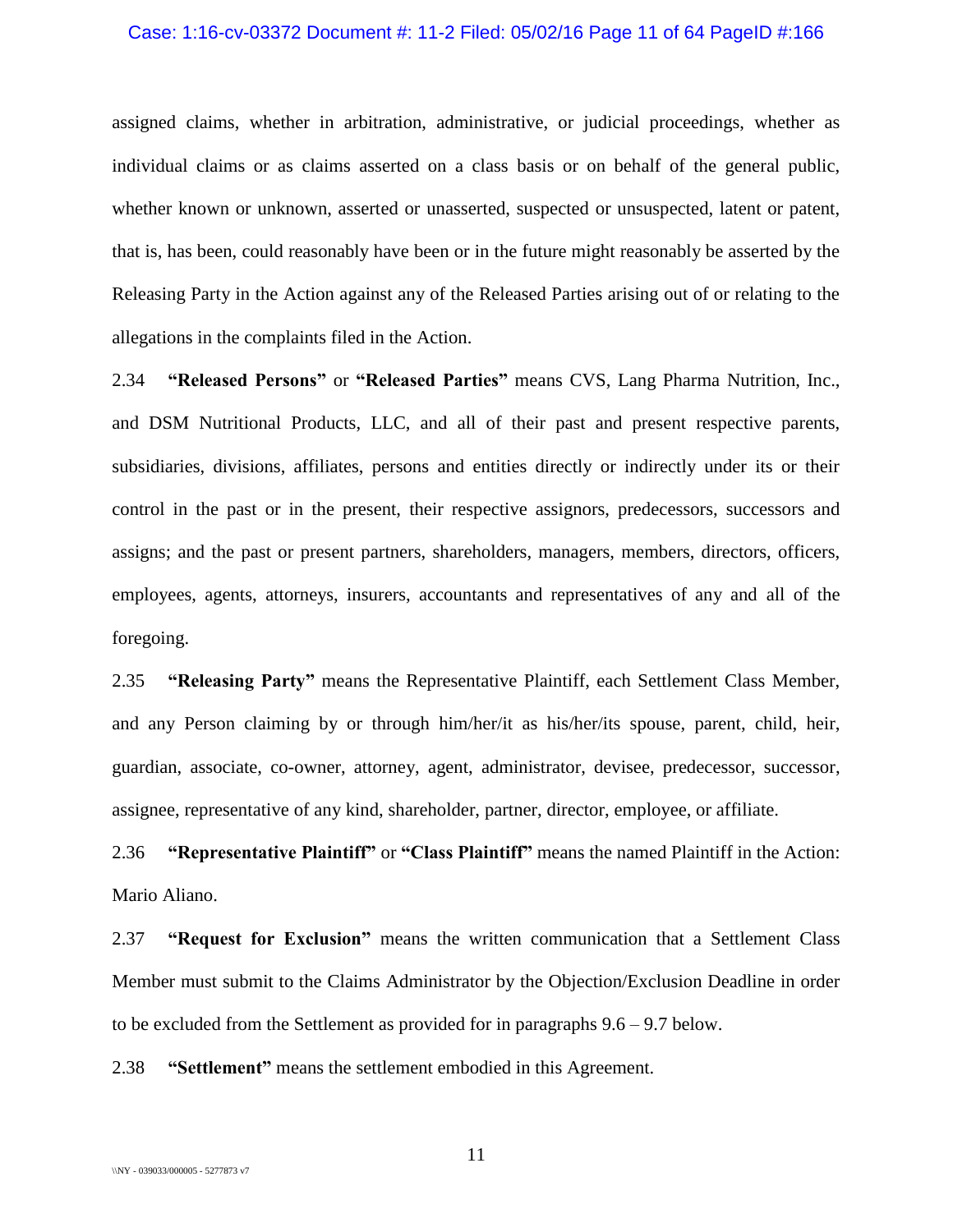#### Case: 1:16-cv-03372 Document #: 11-2 Filed: 05/02/16 Page 12 of 64 PageID #:167

2.39 **"Settlement Class Members"** or **"Settlement Class"** means: All consumers in the United States who purchased Algal-900 DHA during the Settlement Class Period. Excluded from this definition are the Released Persons, any government entities, and persons who made such purchase for the purpose of resale. Settlement Class Members who exclude themselves from the Settlement, pursuant to the procedures set forth in paragraphs [9.6](#page-24-1) – [9.7](#page-25-0) below, shall no longer thereafter be Settlement Class Members and shall not be bound by this Settlement Agreement and shall not be eligible to make a claim for any benefit under the terms of this Settlement Agreement.

2.40 **"Settlement Class Period"** means the period of time from and including November 15, 2008, up to and including the Preliminary Approval Date

2.41 **"Settlement Order and Judgment"** means an order and judgment issued and entered by the Court approving this Settlement Agreement as binding upon the Parties and the Settlement Class Members and dismissing the Action with prejudice, and setting the amount for an award of attorneys' fees, costs and expenses, not to exceed one-hundred-thousand dollars (\$100,000), to Class Counsel by the Court. The Settlement Order and Judgment shall constitute a judgment within the meaning and for purposes of Rule 54 of the Federal Rules of Civil Procedure.

2.42 **"Settlement Website"** means a website to be established, operated and maintained by the Claims Administrator solely for purposes of making available to the Settlement Class Members the documents, information and online claims submission process referenced in this Agreement. The Settlement Website shall be activated no later than forty five (45) days after the Court enters the Preliminary Approval Order.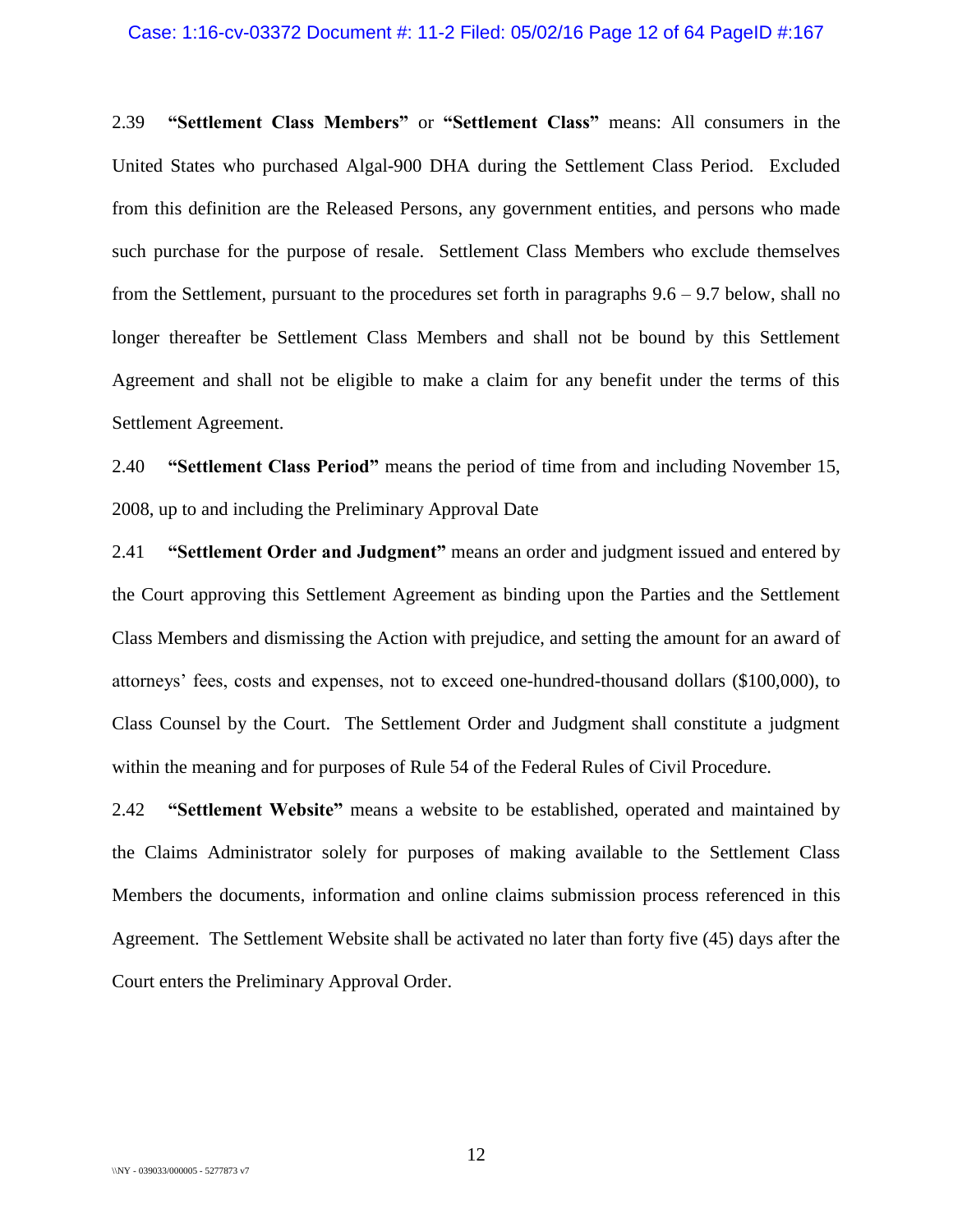### Case: 1:16-cv-03372 Document #: 11-2 Filed: 05/02/16 Page 13 of 64 PageID #:168

2.43 **"Summary Notice" or "Short-form Notice"** means the Class Settlement Notice substantially in the form attached hereto as Exhibit  $C<sup>1</sup>$ 

## **3. SETTLEMENT RELIEF AND CONSIDERATION**

# **Damages/Compensation**

3.1 Damages/Compensation. Defendant shall offer to any Class Member who submits a valid Claim Form to the Class Action Administrator, on or before the Claim Period Close Date (a) a full refund of the price paid by the Claimant for Algal-900 DHA, if the Claim Form is accompanied by a valid Proof of Purchase indicating the actual price paid; (b) a refund based on the average retail price for the Algal-900 DHA Product set out in Exhibit F, if the Claim Form is accompanied by a valid Proof of Purchase that does not indicate the actual purchase price paid; or (c) if the Claim Form is not accompanied by a valid Proof of Purchase, at the Claimant's option, either (i) \$4.00 in cash value or (ii) \$6.50 in voucher value toward the purchase of any CVS-branded dietary supplement product. Each Claimant who submits a valid Claim Form without valid Proof of Purchase shall receive a maximum value of \$4.00 in cash value or \$6.50 in voucher value. In addition, no more than two Claimants per household shall receive \$4.00 in cash value and/or \$6.50 in voucher value if they submit their Claim Forms without a valid Proof of Purchase. The eligibility requirements for Claimants are described in further detail in Section [8](#page-20-0) below.

3.2 Such cash and voucher compensation shall be disbursed after the Final Settlement Approval Date by the Claims Administrator and mailed to Claimants following the Final Settlement Approval Date, no later than 30 days after the later of: (i) the Final Settlement

 $\overline{a}$ 

 $<sup>1</sup>$  As shown in Exhibit C in the form currently attached, the parties propose to use a combined summary notice that</sup> incorporates class settlement notice for both this Action and the related Jovel Action. If the Court or a transferee court approves this Settlement and the notices, the Parties will seek approval in the United States District Court for the Eastern District of New York for this combined Summary Notice as the approved summary notice in the *Jovel*  settlement.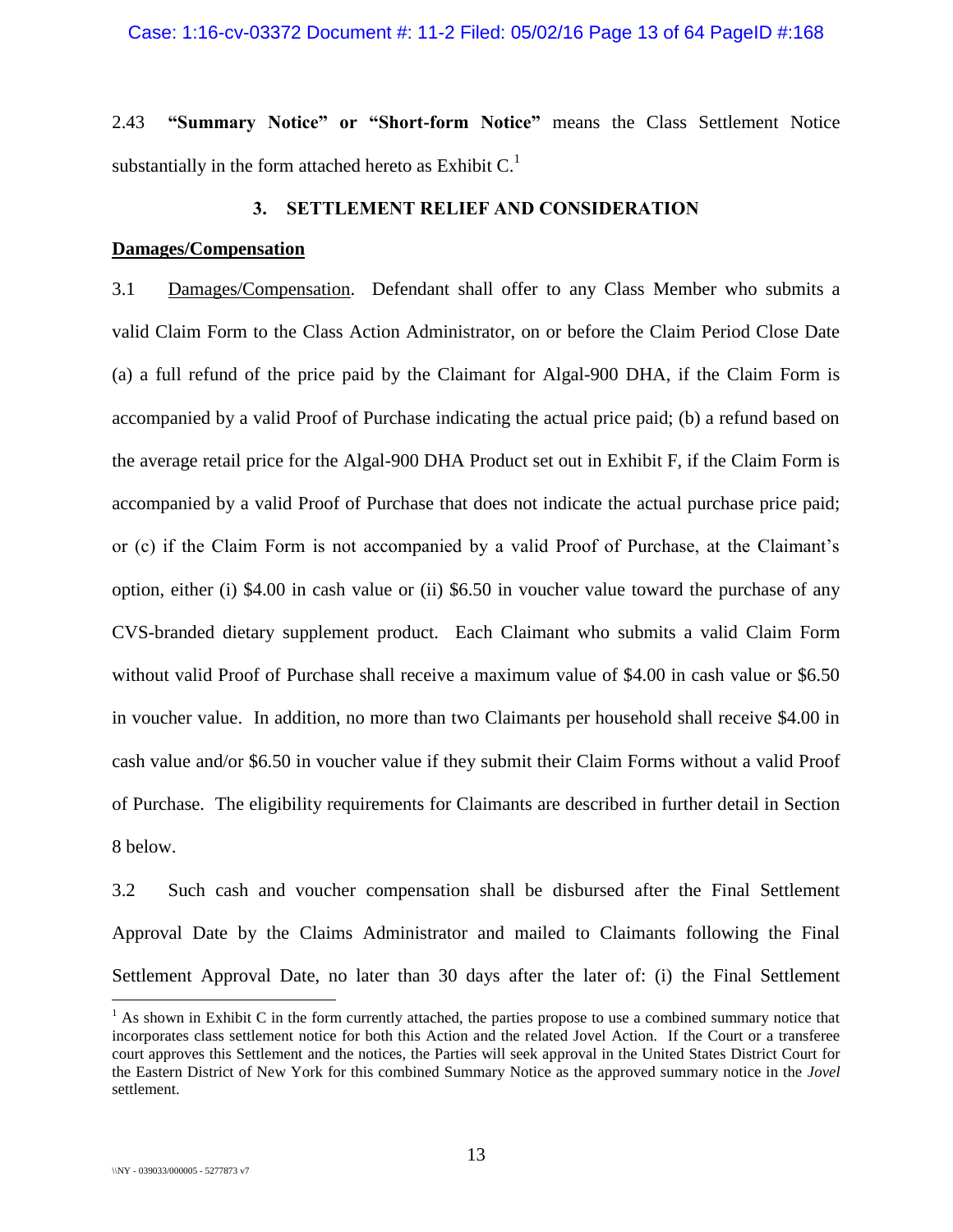## Case: 1:16-cv-03372 Document #: 11-2 Filed: 05/02/16 Page 14 of 64 PageID #:169

Approval Date; or (ii) the date the Claims Administrator approves a claim. No payment shall be made with respect to any claims that are denied in accordance with this Agreement.

# **Injunctive Relief**

3.3 In a process that culminated in December 2015, before the filing of this Action, CVS created new labels for the Algal-900 DHA Product and ceased receiving product with the old labels. The new labels do not use the statements "clinically shown to improve memory" or "clinically shown memory improvement." CVS agrees that any new Algal-900 DHA Product it orders shall use the new labels and shall not contain the claims at issue in this Action, unless any representations regarding the health benefits, performance, safety, or efficacy of the Algal-900 DHA products are supported by Competent and Reliable Scientific Evidence that is sufficient in quality and quantity based on standards generally accepted in the relevant scientific fields, when considered in light of the entire body of relevant and reliable scientific evidence.

# **4. CLASS COUNSEL ATTORNEYS' FEES AND EXPENSES**

4.1 Attorneys' Fees and Expenses. Class Counsel will petition the Court for an award of reasonable attorneys' fees and expenses. Class Counsel agree that they will not seek more than a cumulative total of \$100,000 in attorneys' fees and expenses. To the extent approved and ordered by the Court, and affirmed or modified on appeal, if any, CVS will pay a Fee and Expense Award in an amount not to exceed one-hundred-thousand dollars (\$100,000).

4.2 The payment by CVS of attorneys' fees and expenses is separate from and in addition to the relief afforded the Settlement Class Members in this Agreement.

4.3 The Fee and Expense Award shall be the total obligation of CVS to pay Class Counsel for attorneys' fees and/or expenses of any kind (including, but not limited to, travel, filing fees, court reporter expenses, expert fees and costs, and document review and production costs).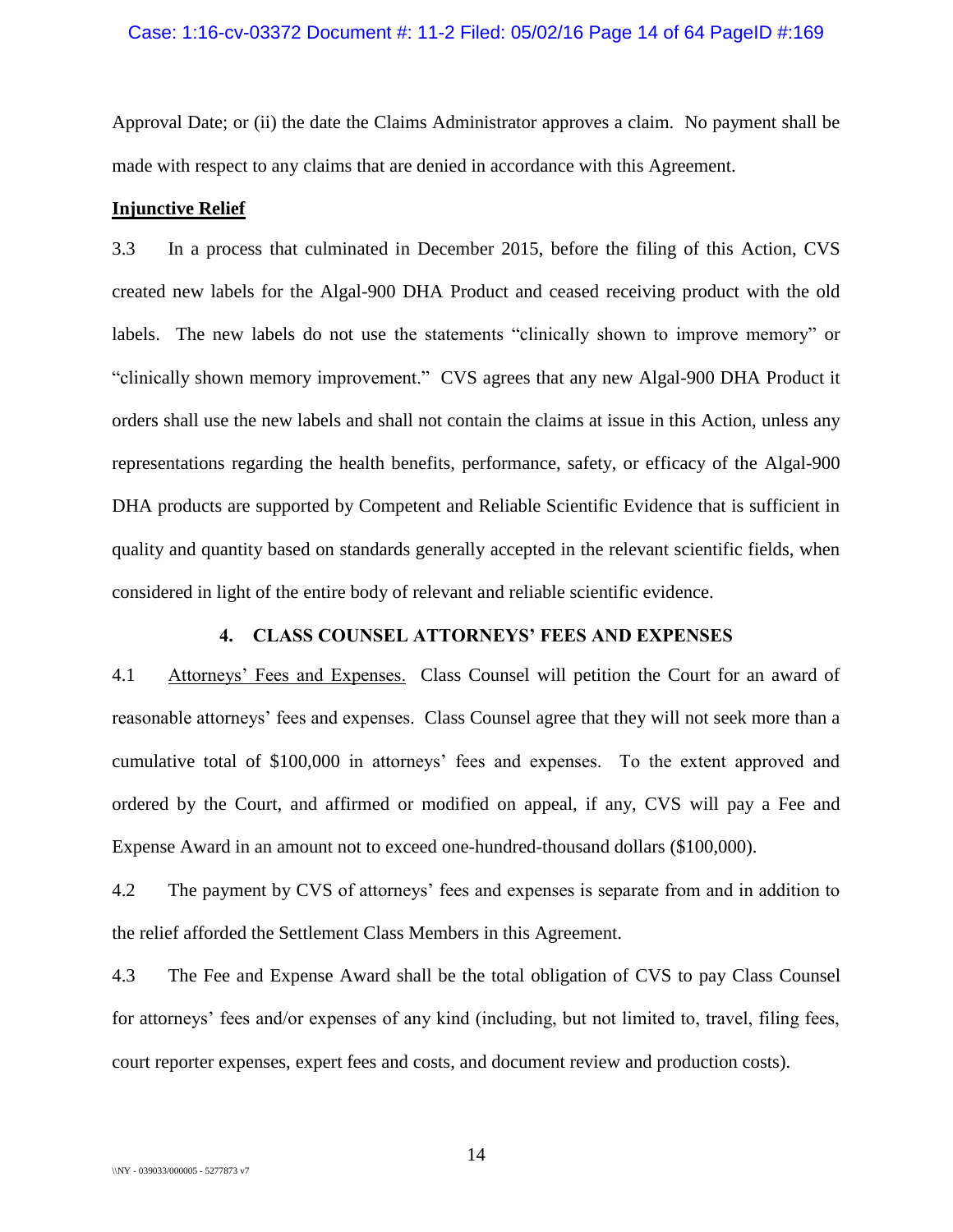#### Case: 1:16-cv-03372 Document #: 11-2 Filed: 05/02/16 Page 15 of 64 PageID #:170

4.4 The payment of Class Counsel's fees shall be made to Zimmerman Law Offices, P.C. as agent for Class Counsel, in accordance with and delivery of wire instructions/routing information and tax I.D. numbers provided by Zimmerman Law Offices, P.C. CVS shall pay the Fee and Expense Award by wire transfer to Class Counsel within sixty (60) days after the later of the Final Settlement Approval Date and the delivery to CVS of all payment routing information and tax I.D. numbers for Class Counsel. The Court's award of any fees and expenses shall be separate from its determination of whether to approve this Agreement. In the event the Court approves the Settlement set forth in this Agreement, but declines to award fees and expenses in the amount requested by Class Counsel, the Settlement will nevertheless be binding on the Parties. If the Court declines to approve the Settlement in this Agreement, the Fee and Expense Award shall not be paid, and no attorneys' fees and expenses shall be paid.

4.5 If any subsequent court order or judgment renders the Fee and Expense Award unenforceable for any reason, or reduces the Fee and Expense Award for any reason, to the extent the Fee and Expense Award or a portion thereof has been paid by CVS already, Class Counsel shall reimburse CVS for such amounts already paid.

4.6 The Parties negotiated and reached agreement on the Class Counsel fees and expenses only after reaching agreement on all other material terms of this Agreement.

## **5. CLASS REPRESENTATIVE AWARD**

5.1 Incentive Award. Class Counsel shall petition the Court for, and CVS shall not oppose, an incentive award in an amount of \$1,000 to the Representative Plaintiff, in recognition of his efforts on behalf of the Settlement Class. The Court's award of any Class Representative Incentive Award shall be separate from its determination of whether to approve the Settlement as set forth in this Agreement. In the event the Court approves the Settlement, but declines to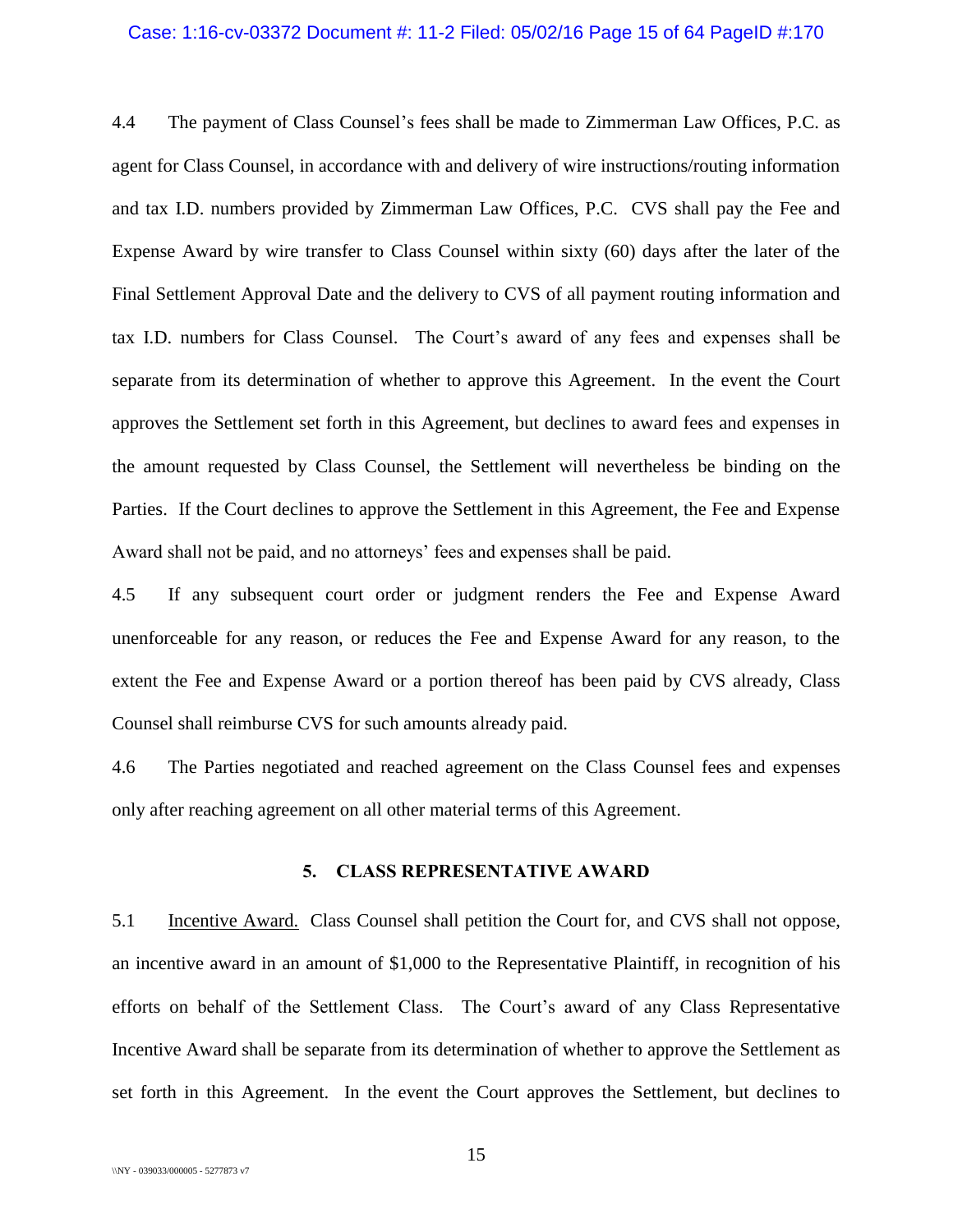#### Case: 1:16-cv-03372 Document #: 11-2 Filed: 05/02/16 Page 16 of 64 PageID #:171

award a Class Representative Incentive Award in the amount requested by Class Counsel, the Settlement will nevertheless be binding on the Parties. If the Court declines to approve the Settlement, no Class Representative Incentive Award shall be paid. CVS shall pay such awards by wire transfer to Class Counsel within forty (40) days after the later of the Final Settlement Approval Date and the delivery to CVS of all payment routing information and tax I.D. number for Representative Plaintiff. Payment by CVS of the Class Representative Incentive Award is separate from, and in addition to, the other relief afforded to the Settlement Class Members in this Agreement.

# **6. NOTICE OF SETTLEMENT**

<span id="page-15-0"></span>6.1 Cost of Notice. The Notice and Other Administrative Costs shall be paid by CVS.

6.2 Notice to State and Federal Officials. In compliance with the Attorney General notification provision of the Class Action Fairness Act of 2005 ("CAFA"), 28 U.S.C. §1715, within ten (10) days after the motion for Preliminary Approval is filed, CVS shall cause notice of this proposed Settlement to be served on the Attorney General of the United States, and the attorneys general of each state or territory in which a Settlement Class Member resides. CVS shall file with the Court a certification stating the date(s) on which the CAFA notices were sent. CVS will provide Class Counsel with any substantive responses received in response to any CAFA notice served by it.

6.3 Class Settlement Notice. The Class Settlement Notice shall conform to all applicable requirements of the Federal Rules of Civil Procedure, the United States Constitution (including the Due Process Clauses), and any other applicable law, and shall otherwise be in the manner and form agreed upon by the Parties and approved by the Court.

6.4 Content of Class Settlement Notice. The Class Notice shall: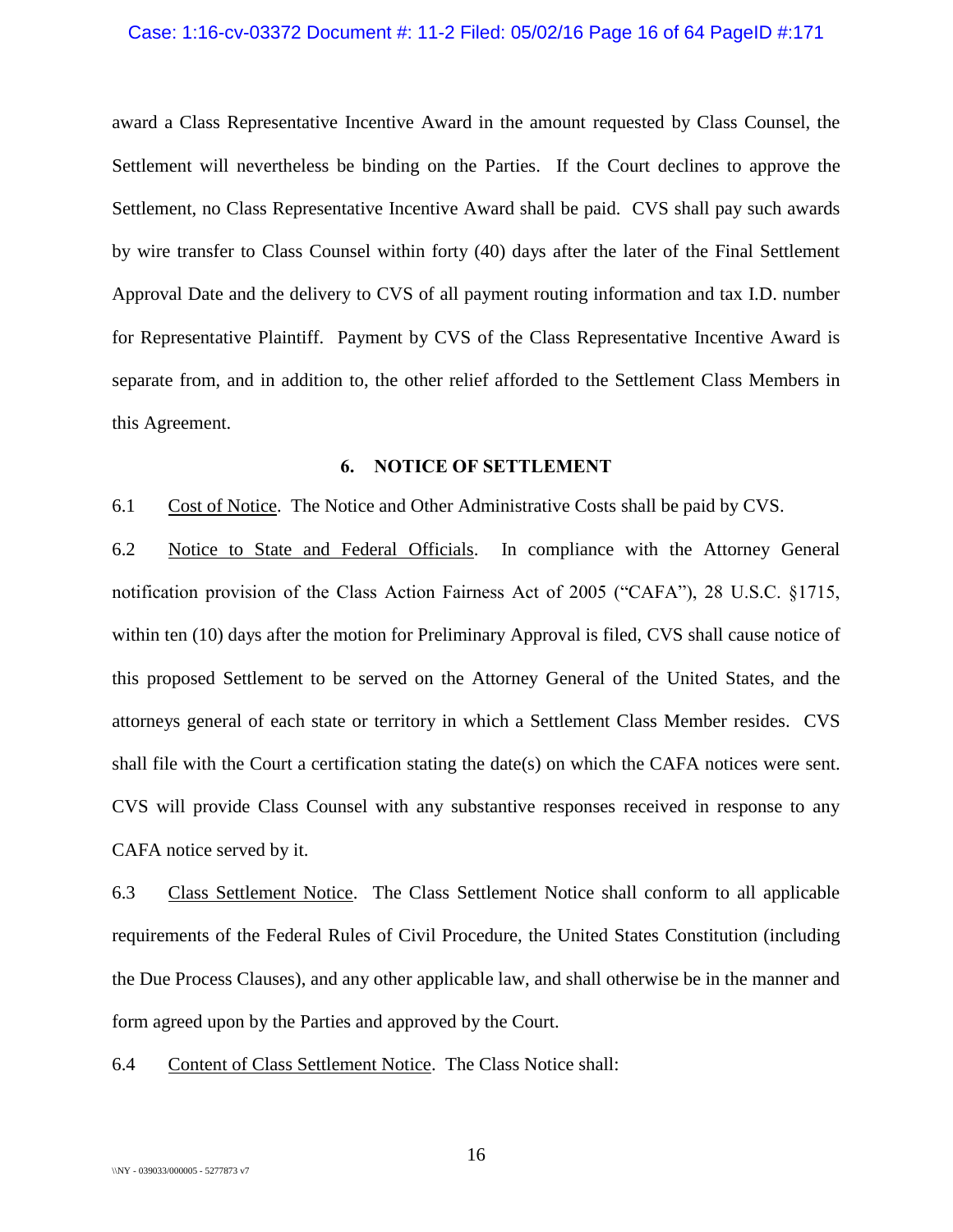- a. Inform Settlement Class Members that, if they do not exclude themselves from the Class, they may be eligible to receive the relief under the proposed settlement;
- b. Inform Settlement Class Members of their rights to exclude themselves from the Settlement Class or object to the proposed settlement, as described in Section [9](#page-23-1) below;
- c. Contain a short, plain statement of the background of the Action, the Class certification and the proposed settlement;
- d. Describe the proposed settlement relief outlined in this Stipulation;
- e. Explain the impact of the proposed settlement on any existing litigation, arbitration or other proceeding;
- f. Advise Settlement Class Members that Objections to the Agreement, and papers submitted in support of said Objections, shall only be considered at the Fairness Hearing if they are submitted pursuant to the procedures set forth pursuant to this Agreement;
- g. Advise Settlement Class Members that the time and place of the Fairness Hearing may change and shall be posted on the Settlement Website;
- h. State that any relief to Settlement Class Members is contingent on the Court's final approval of the proposed settlement;
- i. Direct Settlement Class Members to the Settlement Website where an electronic or printable version of the Claim Form shall be located;
- j. Provide instructions for contacting Class Counsel and the Claims Administrator in order to obtain a paper Claim Form or otherwise; and
- k. Contain other information as agreed to by the Parties.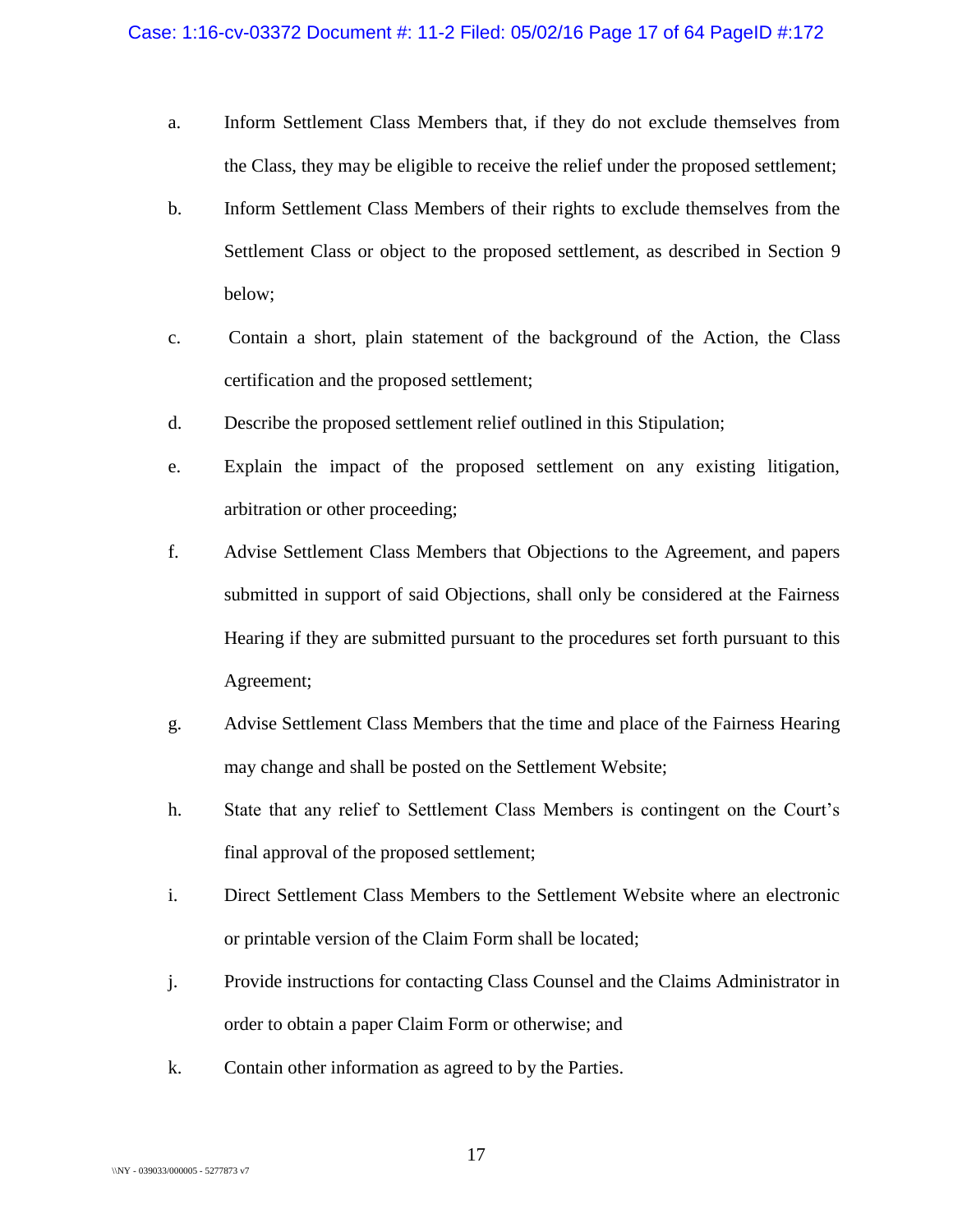#### Case: 1:16-cv-03372 Document #: 11-2 Filed: 05/02/16 Page 18 of 64 PageID #:173

6.5 Subject to the Court's approval, copies of (i) the Short-form Notice will be disseminated through publication and posted to the Settlement Website, and will be substantially in the form attached hereto as Exhibit C; and (ii) the Long-form Notice will be posted to the Settlement Website. Class Counsel shall also have the option of posting Class Notice on its website. The Class Notice shall also be sent via electronic mail or regular mail to those Class Members who so request.

6.6 Notice Plan/Time and Manner of Notice. Upon Preliminary Approval of this Agreement, CVS or its designee shall cause the Class Settlement Notice to be made as follows:

- a. Publication Notice. CVS or its designee will cause the Short-form Notice, in the form approved by the Court, to be published to the Settlement Class Members on or before the date specified in the Preliminary Approval Order, including once in *People* Magazine; twice in *USA Today*; as well as 30 days of Internet banner notifications which contain links to the Settlement Website.
- b. Direct Notice. CVS or its designee, through the Claims Administrator, will cause the E-mail Notice, in the form approved by the Court, to be sent on or before the date specified in the Preliminary Approval Order, to each person reasonably identified as a potential class member because that person (i) purchased the Algal-900 DHA Products during the Class Period, and (ii) provided an e-mail address to CVS. The E-mail Notice will be sent to the e-mail address that CVS has on file, as entered by the potential class member. The E-mail Notice shall include a hypertext link to the Settlement Website. If any E-mail Notices are returned as undeliverable, the Post-card Notice shall be mailed by the Claims Administrator, if a physical address is available, to the last known physical/postal address that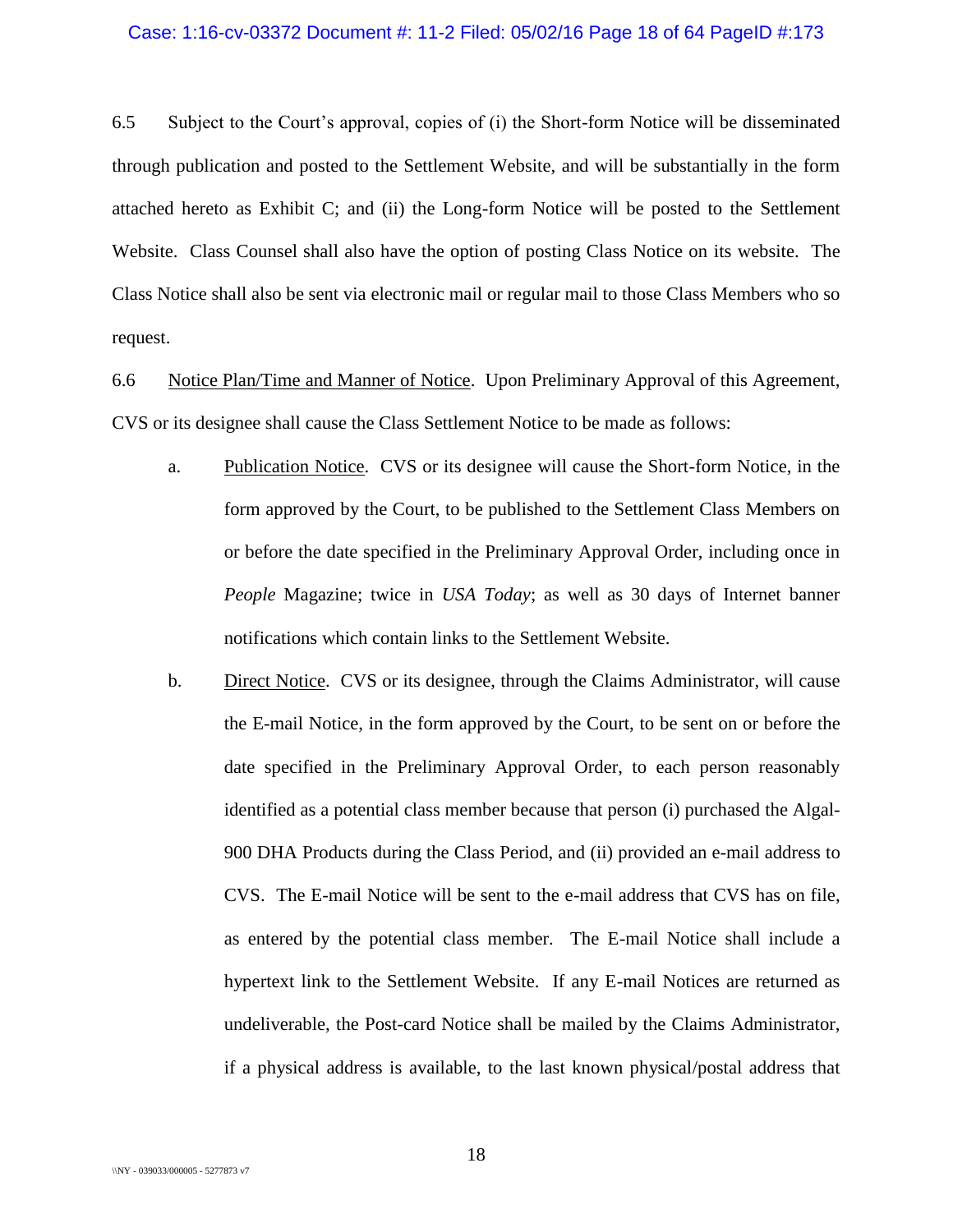CVS has on file. To the extent that CVS has a physical/postal address for the potential class member on file but has no corresponding e-mail address for that potential class member, the Post-card Notice shall be mailed by the Claims Administrator to the last known physical/postal address that CVS has on file in the first instance.

c. Website Notice. The Claims Administrator will establish a Settlement Website for the purposes of disseminating to Settlement Class Members the Class Settlement Notice, this Agreement, information relating to filing a claim, opting out of the Settlement, objecting to the Settlement, deadlines relating to the Settlement, pleadings and other information relevant to the Settlement. The Claims Administrator shall establish the Settlement Website within 45 days of Preliminary Approval in this Action using a website name to be mutually agreed upon by the Parties.

## **7. ADMINISTRATION OF SETTLEMENT**

7.1 Responsibilities of Claims Administrator. The Parties will retain one or more Claims Administrators (including subcontractors) to help implement the terms of the proposed Settlement Agreement. The Claims Administrator(s) shall be responsible for administrative tasks, including, without limitation, (a) arranging, as set forth in the Notice Plan, for publication of the Short-form Notice, sending the E-mail Notice and Post-card Notice by mail as necessary, and posting of the Settlement Class Notice (in the forms set forth in Exhibits C and D) and distribution of the Claim Forms (in the form set forth in Exhibit A) to Settlement Class Members, (b) handling returned mail not delivered to Settlement Class Members, (c) attempting to obtain updated address information for Settlement Class Members and for any Class Notices returned without a forwarding address or an expired forwarding address, (d) making any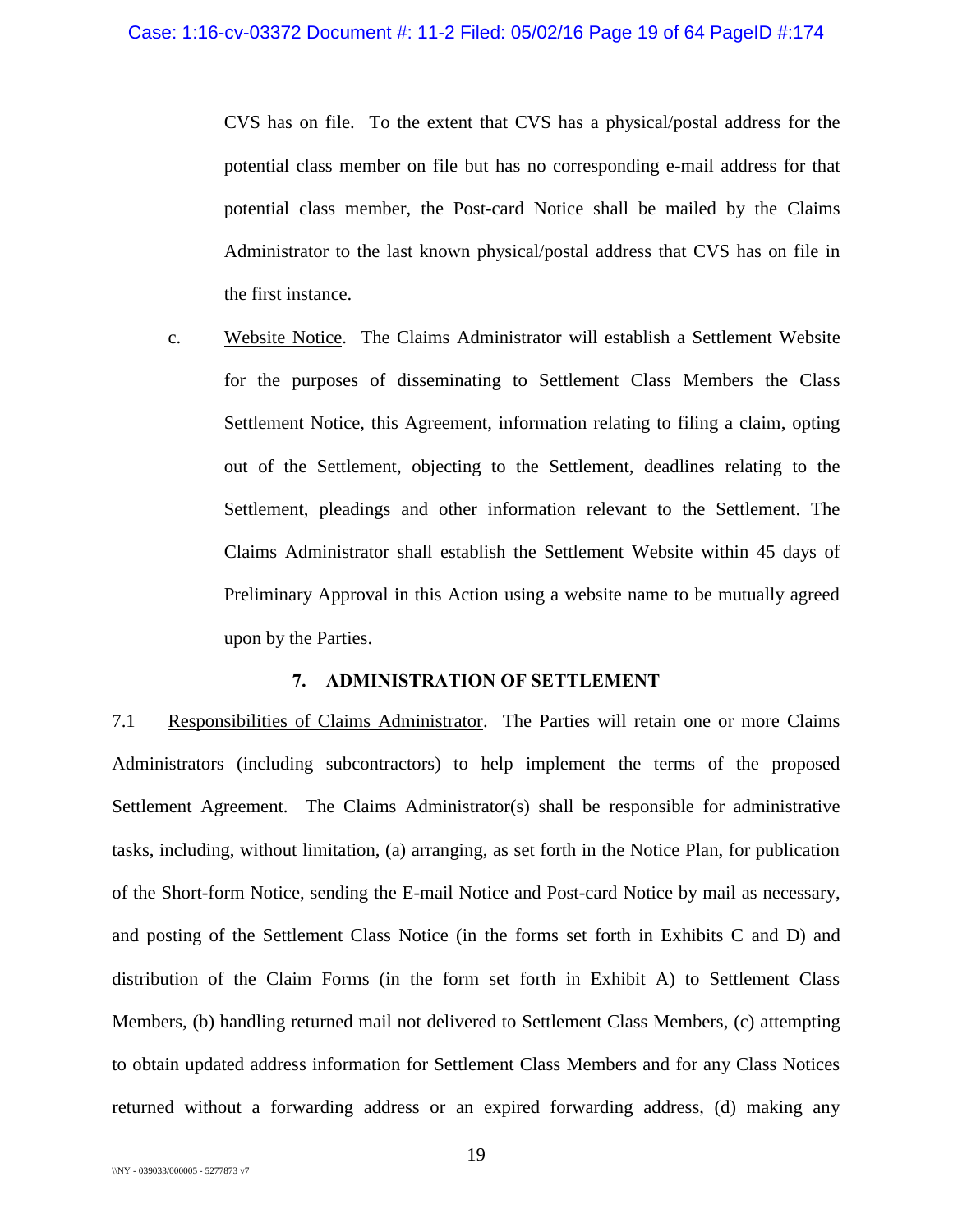#### Case: 1:16-cv-03372 Document #: 11-2 Filed: 05/02/16 Page 20 of 64 PageID #:175

mailings to State and federal officials, and Settlement Class Members, as required under the terms of this Stipulation, (e) answering written inquiries from Settlement Class Members and/or forwarding such inquiries to Class Counsel or their designee, (f) receiving and maintaining on behalf of the Court and the Parties any Settlement Class Member correspondence regarding requests for exclusion to the settlement, (g) establishing and maintaining the Settlement Website that posts notices, Claim Forms and other related documents, (h) receiving and processing claims and distributing payments to Claimants, and (i) otherwise assisting with implementation and administration of the Settlement Agreement terms. All costs and expenses associated with the Claims Administrator, including among others, costs of providing notice to the Class Members and processing claims, shall be paid by CVS.

7.2 General Claims Administration and Review of Claims. The Claims Administrator shall be responsible for reviewing and administering all claims to determine their validity. The Claims Administrator shall reject any claim that does not comply in any material respect with the instructions on the Claim Form or the terms of this Agreement, or is submitted after the Claim Period Close Date.

7.3 Claims Process. The Claims Administrator shall retain copies of all claims submitted and all documentation of claims approved or denied and all payments made. The Claims Administrator agrees to be subject to the direction and authority of the Court with respect to the administration of the Settlement and the payment of refunds for Accepted Claims pursuant to the terms of this Agreement. Upon determining that a claim submitted pursuant to this Agreement is valid and determining the cash or voucher amount payable, the Claims Administrator shall notify CVS and Class Counsel of that determination. CVS shall have 30 days following this notice to challenge the claim. CVS shall be permitted to submit to the Claims Administrator, with a copy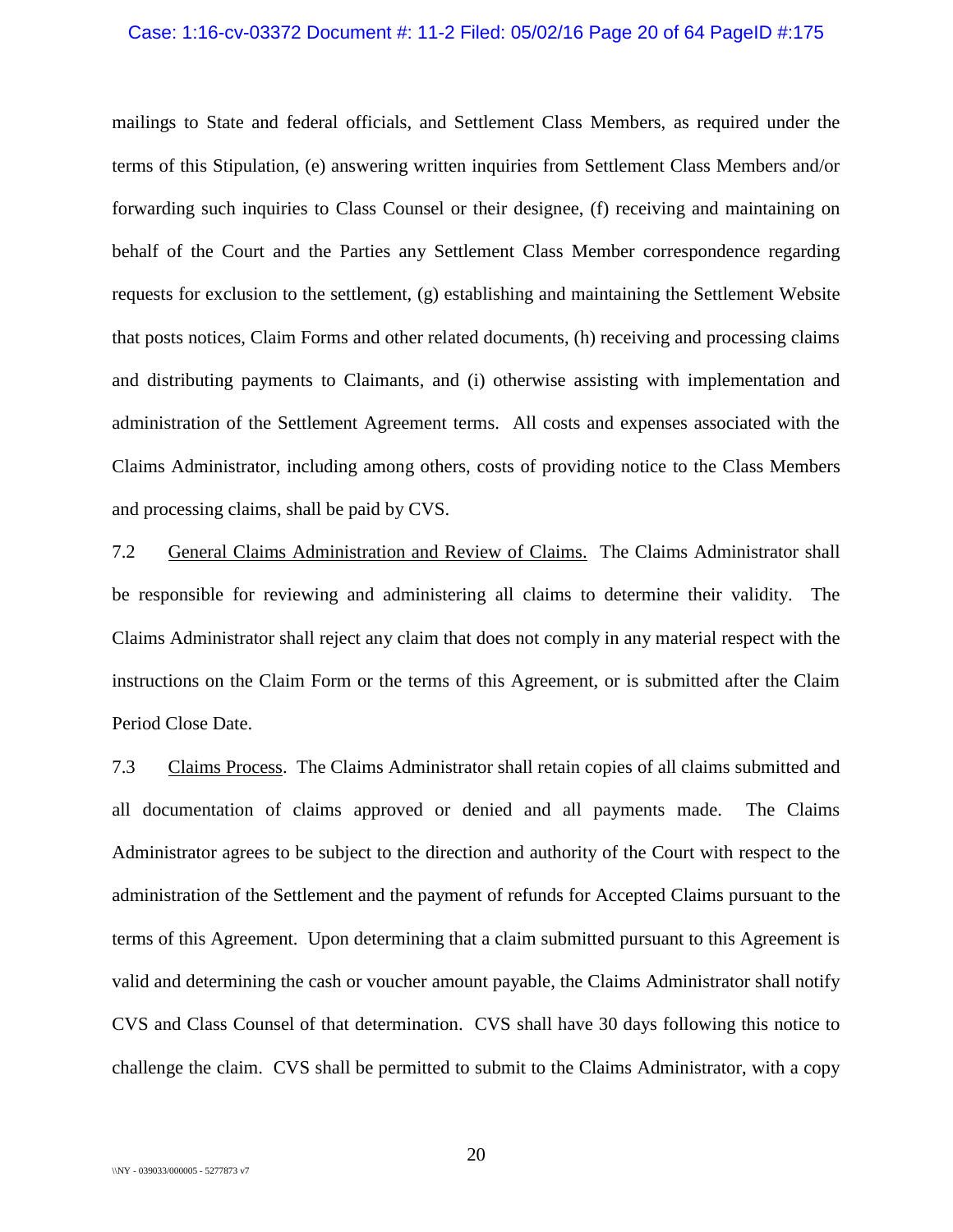#### Case: 1:16-cv-03372 Document #: 11-2 Filed: 05/02/16 Page 21 of 64 PageID #:176

to Class Counsel, any information demonstrating that the submitted claim is not valid. The Claims Administrator may then contact the Settlement Class Member who submitted the claim to request any further information. The Claims Administrator shall then make a final determination that is not challengeable by any Party.

7.4 Cash Benefit—Uncleared Checks. Those Settlement Class Members whose cash benefit checks are not cleared within one hundred eighty (180) days after issuance shall be ineligible to receive a cash settlement benefit and CVS shall have no further obligation to make any payment pursuant to this Settlement Agreement or otherwise to such Settlement Class Members.

7.5 Performance Standards of Claims Administrator. The contract with the Claims Administrator shall obligate the Claims Administrator to abide by the following performance standards:

- a. The Claims Administrator shall accurately and neutrally describe, and shall train and instruct its employees and agents to accurately and objectively describe, the provisions of this Stipulation in communications with Settlement Class Members;
- b. The Claims Administrator shall provide prompt, accurate and objective responses to inquiries from Class Counsel or their designee, Defendant and/or Defendant's Counsel, and shall periodically report on claims, objectors, etc.

# <span id="page-20-0"></span>**8. ELIGIBILITY OF CLASS CLAIMANT FOR RELIEF**

8.1 Eligibility. To be eligible to receive relief under this Agreement, Settlement Class Members must submit a claim to the Claims Administrator by completing and certifying the online Claim Form on the Settlement Website or completing, certifying and mailing the Claim Form to the Claims Administrator. The Claim Form must be submitted online or postmarked no later than the Claim Period Close Date. Claim Forms submitted or postmarked after the Claim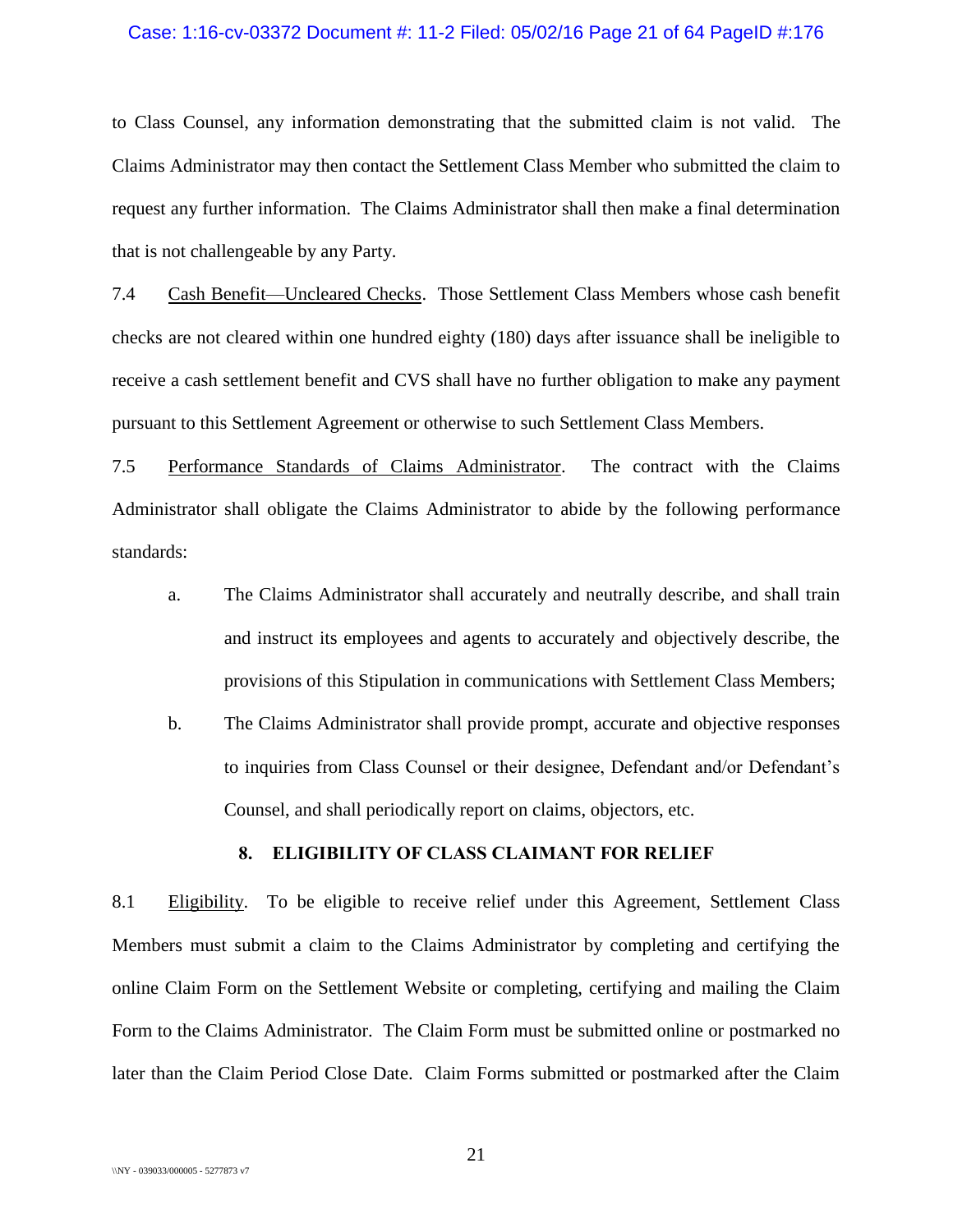#### Case: 1:16-cv-03372 Document #: 11-2 Filed: 05/02/16 Page 22 of 64 PageID #:177

Period Close Date shall be denied by the Claims Administrator and CVS will not be obligated to make any payment on such claims.

8.2 Validity of Claim Forms. No Claim Form will be deemed valid unless it is completed in satisfaction of the terms of the Claim Form, is signed in hard copy or in online form by the Settlement Class Member under penalty of perjury, and is postmarked or submitted on or before the Claim Period Close Date.

8.3 Proof of Claim. Proof of claim for cash compensation or for a CVS product-voucher must be submitted as follows:

- a. For a Claimant making a claim for the full refund of the purchase of an Algal-900 DHA Product, Claimant must provide a Proof of Purchase indicating the actual price paid for the Algal-900 DHA Product, along with a valid and completed Claim Form indicating the product purchase on which the claim is based.
- b. For a Claimant making a claim for a refund of the purchase of an Algal-900 DHA Product in accordance with Exhibit F (average retail price), Claimant must provide a Proof of Purchase along with a valid and completed Claim Form indicating the Product purchase on which the claim is based.
- c. For a Claimant making a claim for either (i) \$4.00 in cash for the purchase of an Algal-900 DHA Product, or (ii) a \$6.50 voucher for the purchase of a CVSbranded dietary supplement, Claimant must submit: (a) a completed Claim Form, either electronically online on the Settlement Website or in hard copy and mailed to the Claims Administrator, confirming under penalty of perjury (i) the specific product purchased, (ii) the location/retailer where the product was purchased; and (iii) that the purchase was made within the Class Period. A maximum number of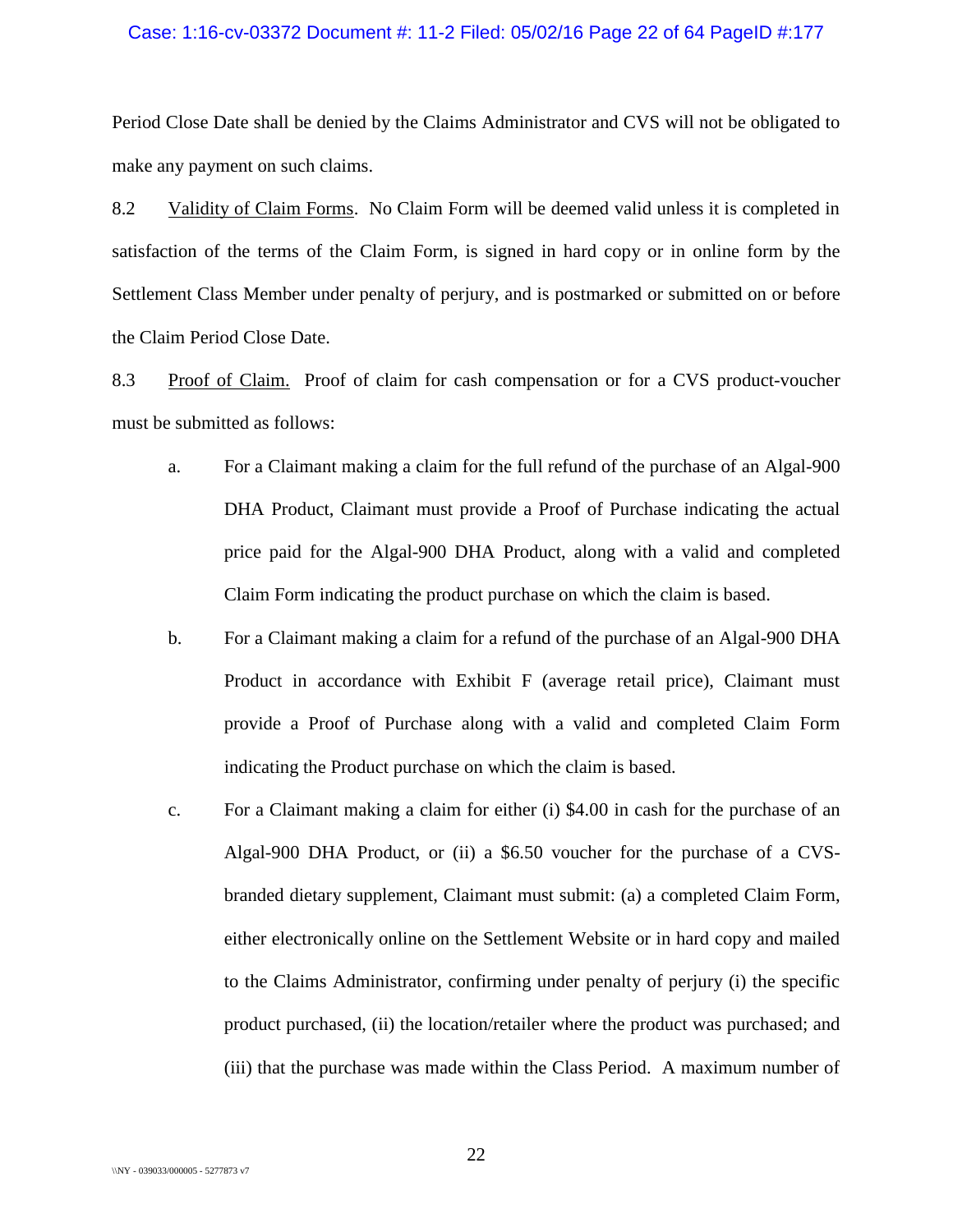one (1) claim, submitted on a single Claim Form, may be submitted by each Settlement Class Member under this subsection. A maximum number of two (2) claims may be submitted per each Settlement Class Member's household under this subsection.

8.4 Review by Claims Administrator. The Claims Administrator shall review all submitted Claim Forms within a reasonable time to determine each Settlement Class Member's eligibility for relief, and the amount of such relief, if any. Copies of submitted Claim Forms shall be provided to CVS's Counsel and to Class Counsel upon request. Settlement Class Members submitting valid Claim Forms shall be entitled to relief as set forth in this Agreement. Settlement Class Members that submit Claim Forms which are not eligible for relief based on the criteria set forth in this Agreement shall not be entitled to relief hereunder.

8.5 Incomplete Claims Form. Submitted Claim Forms containing inaccurate or disqualifying information, and/or submitted Claims Forms omitting required information shall be returned by the Claims Administrator via first class mail to the Settlement Class Member's address indicated on the Claim Form as part of a Notice of Missing Information. Settlement Class Members whose Claim Forms are returned shall have until the Claim Period Close Date, or 30 calendar days from when the Notice of Missing Information was mailed, whichever is later, to reply to the Notice of Missing Information and provide a revised Claim Form that includes all required information. If a Settlement Class Member fails to respond by the Claim Period Close Date or within 30 calendar days from when the Notice of Missing Information was mailed, whichever is later, or the Claims Administrator is unable to return the Submitted Claim Form as a result of the omitted information, the Claims Administrator will reject such Settlement Class Member's claim, and CVS will not be obligated to make any payment on such claim.

23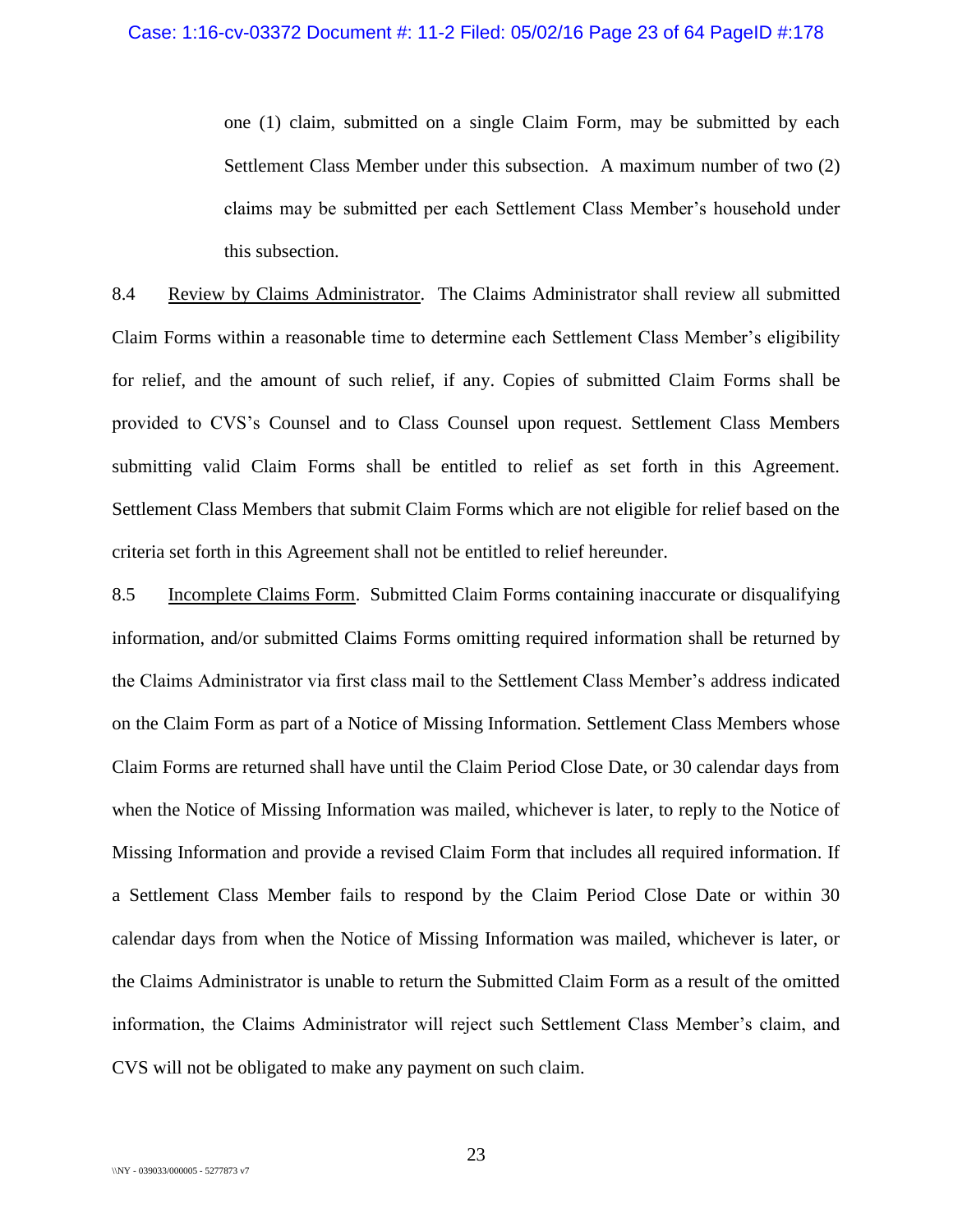# **9. EXCLUSIONS AND OBJECTIONS**

<span id="page-23-1"></span>9.1 Exclusions and Objections. Settlement Class Members shall have the right to appear and present Objections as to any reason why the terms of this Agreement should not be given Final Approval. Any Objection must be in writing and filed with the Court, with a copy delivered to Class Counsel and Defense Counsel at the addresses set forth in the Class Settlement Notice, no later than the Objection/Exclusion Deadline.

<span id="page-23-0"></span>9.2 Objections. Any Objection regarding or related to the Agreement shall identify the name of the lawsuit, *Aliano v. CVS Pharmacy, Inc.*, Case No. 16-cv-03372, and also shall contain information sufficient to identify and contact the objecting Settlement Class Member – including the Class Member's name, current address, and telephone number, and the name, address, and telephone number of the Class Member's lawyer, if the Class Member is objecting through counsel. The Objection shall also contain a clear and concise statement of the Settlement Class Member's objections, and the reasons for each. The Objection must be accompanied by documents sufficient to establish the basis for the Settlement Class Member's standing (i.e., verification under oath as to the date and location of their purchase of an Algal-900 DHA Product or a Proof of Purchase reflecting such purchase). The Objection shall also include a list of any documents the Class Member plans to submit to the Court for consideration; a list of legal authorities for the Court's consideration; and the names and addresses of any witness the Class Member wants to call to testify. The Objection shall also include a statement indicating whether the Class Member, or the Class Member's lawyer, will appear and speak at the Fairness Hearing. Finally, the Objection must include the Class Member's signature, or his/her attorney's signature. The Objection shall be filed with the Court and served upon CVS's Counsel and Class Counsel so that such papers are actually received by said counsel by the date specified in the Class Settlement Notice.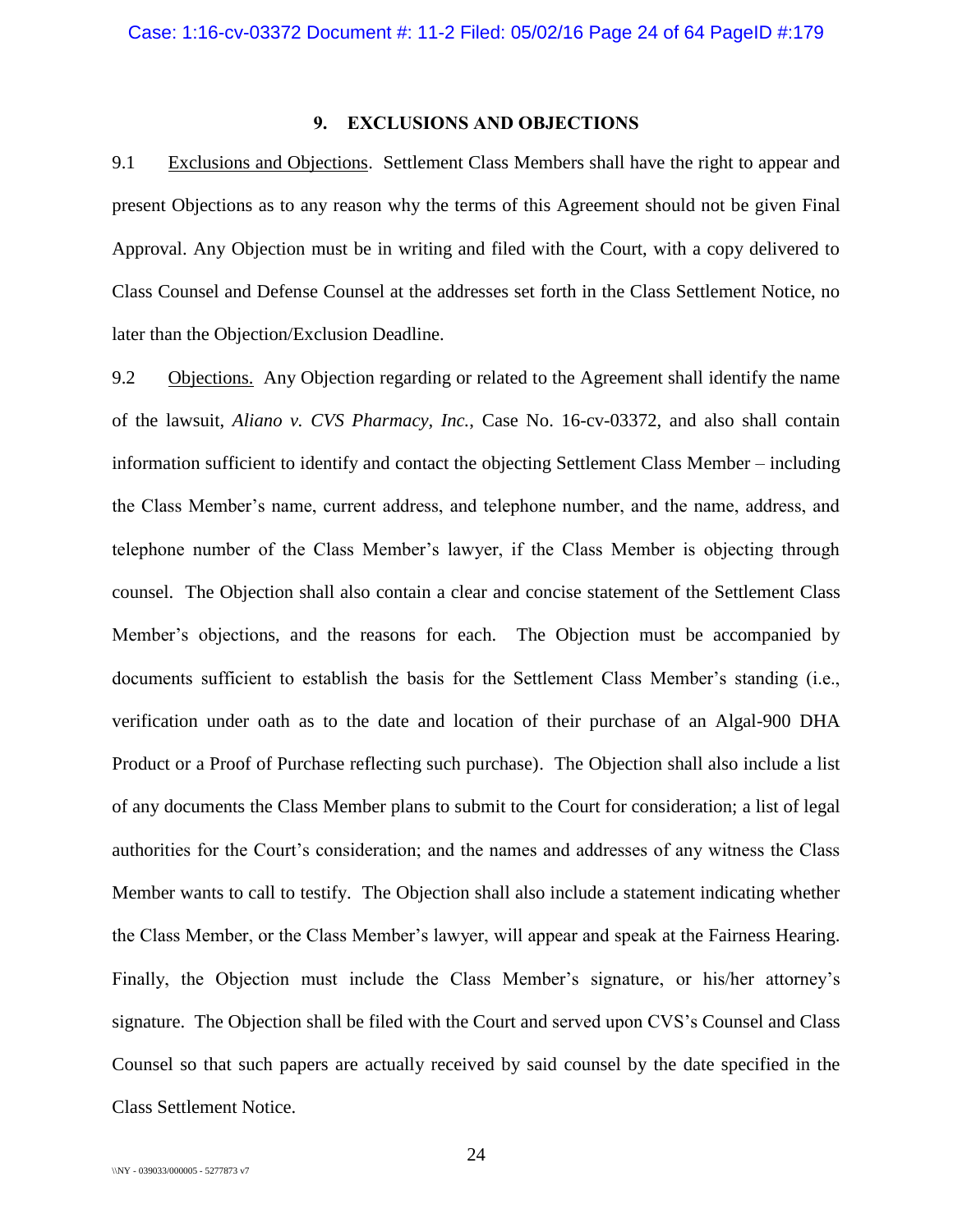#### Case: 1:16-cv-03372 Document #: 11-2 Filed: 05/02/16 Page 25 of 64 PageID #:180

9.3 No Settlement Class Member shall be entitled to be heard at the Fairness Hearing (whether individually or through separate counsel) or to object to the Agreement, and no written objections or briefs submitted by any Settlement Class Member shall be received or considered by the Court at the Fairness Hearing, unless written notice of the Settlement Class Member's intention to appear at the Fairness Hearing, and copies of any written Objections or briefs, shall have been filed with the Court and served on counsel for the Parties on or before the Objection/Exclusion Deadline. The Class Member's Notice of Appearance must contain: (1) the title of the lawsuit, *Aliano v. CVS Pharmacy, Inc.*, Case No. 16-03372; (2) a statement that the Class Member wishes to appear at the Fairness Hearing; (3) a statement that the Class Member or his/her lawyer would like to speak at the Court's Fairness Hearing; and (4) the Class Member's signature or the Class Member's lawyer's signature.

9.4 Settlement Class Members who fail to file and timely serve written Objections in the manner specified above shall be deemed to have waived any objections and shall be foreclosed from making any objection (whether by appeal or otherwise) to the Settlement Agreement and shall be bound, to the extent allowed by law, by the terms of the Settlement Agreement.

<span id="page-24-0"></span>9.5 Right to Respond to Objections. Class Counsel and CVS shall have the right to respond to any objection prior to the Fairness Hearing.

<span id="page-24-1"></span>9.6 Requesting Exclusion/"Opt Out." Any Settlement Class Member who does not wish to participate in this Settlement must submit a Request for Exclusion to the Claims Administrator stating an intention to be "excluded" from this Settlement. The Request for Exclusion must contain the name of the Action, *Aliano v. CVS Pharmacy, Inc.*, Case No. 16-cv-03372, and must also contain the Settlement Class Member's name, current address, and telephone number. The Request for Exclusion must also contain a clear statement of the Class Member's intent to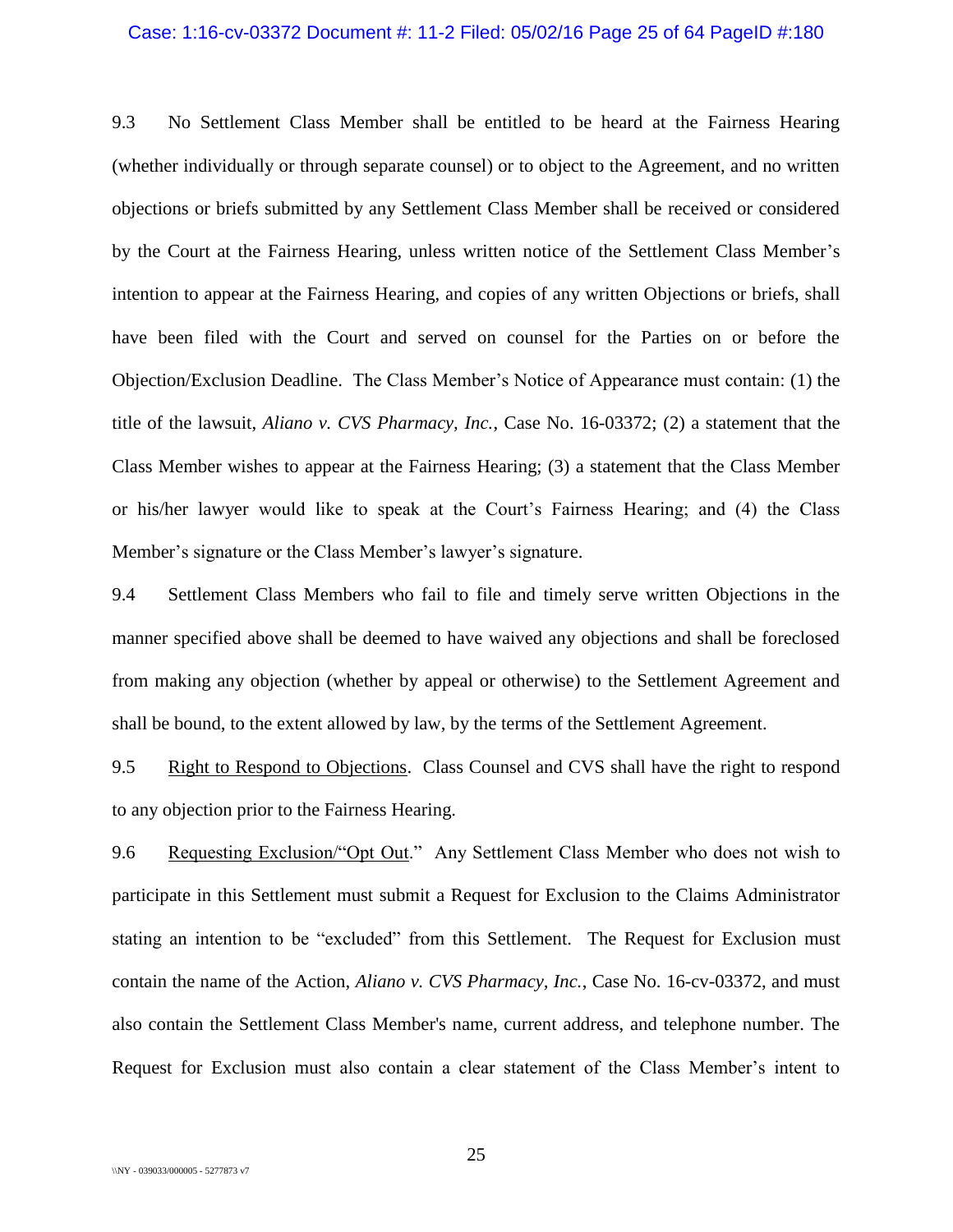#### Case: 1:16-cv-03372 Document #: 11-2 Filed: 05/02/16 Page 26 of 64 PageID #:181

exclude him or herself, such as "I wish to be excluded from the Class." The Request for Exclusion must be either (i) personally signed by the Settlement Class Member, dated and mailed to the Claims Administrator and postmarked on or before the Objection/Exclusion Deadline, or (ii) electronically signed by the Settlement Class Member, and submitted to the Claims Administrator through the Settlement Website on or before the Objection/Exclusion Deadline. So-called "mass" or "class" opt-outs shall not be allowed. The date of the postmark on the return mailing envelope and/or the date of online submission through the Settlement Website shall be the exclusive means used to determine whether a Request for Exclusion has been timely submitted. Any Settlement Class Member whose request to be excluded from the Settlement Class is approved by the Court will not be bound by this Settlement Agreement or have any right to object, appeal or comment thereon.

<span id="page-25-0"></span>9.7 Settlement Class Members who fail to submit a valid and timely request for exclusion on or before the Objection/Exclusion Deadline shall be bound, to the extent allowed by law, by all terms of the Settlement Agreement and any Judgment entered in the Action if the Settlement Agreement is approved by the Court, regardless of whether they have requested exclusion from the Class.

9.8 No Solicitation of Objections or Exclusions. The Parties and their counsel agree to use their best efforts to carry out this Agreement. At no time shall any of the Parties or their counsel seek to solicit or otherwise encourage any Party or Settlement Class Member to submit written objections to this Agreement or appeal from the Court's judgment/Final Approval.

## **10. CLASS SETTLEMENT PROCEDURES**

10.1 Preliminary Approval of Settlement. As soon as reasonably practicable after the signing of this Settlement Agreement, Representative Plaintiff shall file with this Court a Motion for a Conditional Class Certification and Preliminary Approval of Class Settlement Order (an Order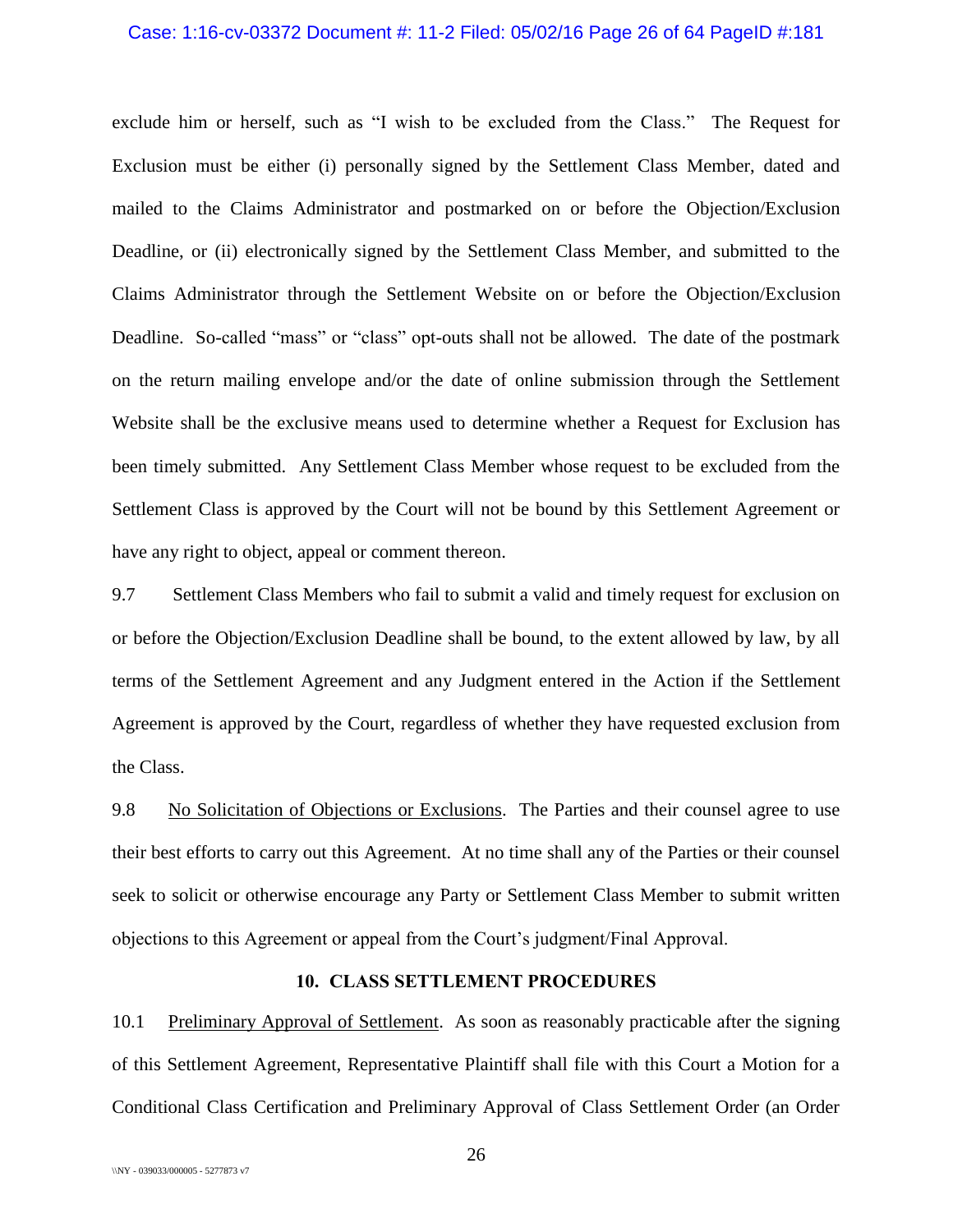## Case: 1:16-cv-03372 Document #: 11-2 Filed: 05/02/16 Page 27 of 64 PageID #:182

substantially in the form as that attached hereto as Exhibit E), which, in accordance with the terms of this Settlement Agreement, for settlement purposes only, would:

- a. Conditionally certify the Settlement Class;
- b. Preliminarily approve the terms and conditions of this Settlement Agreement as fair, reasonable and adequate and in the best interests of the Settlement Class Members;
- c. Approve and authorize the Notice Plan and the Class Settlement Notice to the Settlement Class Members;
- d. Approve the Claims Administrator;
- e. Appoint Representative Plaintiff and Class Counsel; and
- f. Set a Fairness Hearing.

10.2 Stay of the Action. The Parties shall request that the Court, in connection with Preliminary Approval, issue an immediate stay of the Action. Following Preliminary Approval, all activity in the Action shall be stayed except to the extent necessary to effectuate this Agreement, and except for a possible transfer of this action to the United States District Court for the Eastern District of New York for coordination with the Jovel Action, unless and until this Agreement is terminated pursuant to its terms and conditions.

10.3 Provision of Preliminary Approval Motion Papers. Representative Plaintiff shall provide a draft of all papers supporting said Conditional Class Certification and Preliminary Approval of Class Settlement Motion to CVS's Counsel for review at least seven (7) calendar days before the Motion is filed or due to be filed.

10.4 Final Approval of Settlement. At or before the Fairness Hearing, Representative Plaintiff shall move for entry of a Settlement Order and Judgment. Class Counsel shall petition the Court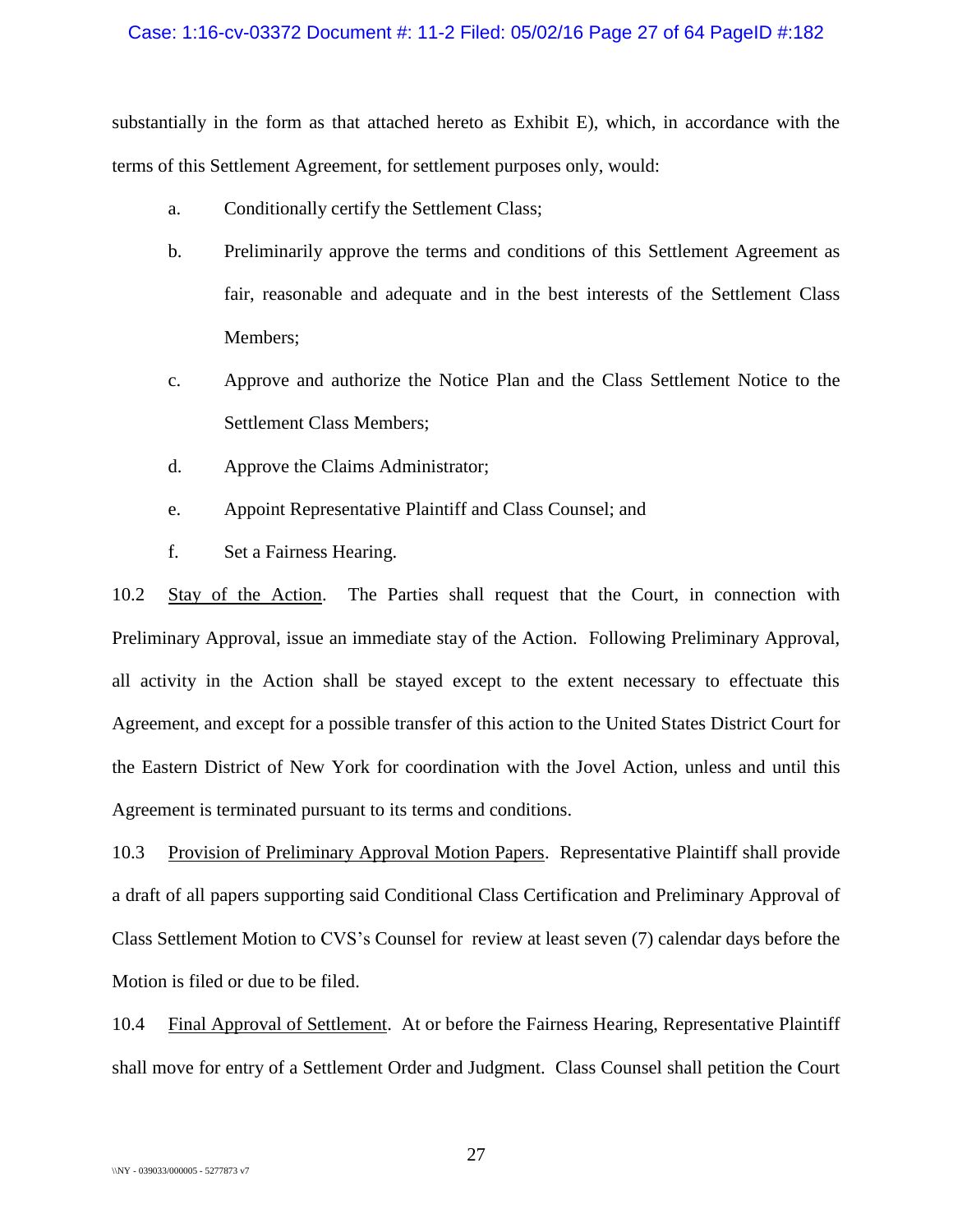#### Case: 1:16-cv-03372 Document #: 11-2 Filed: 05/02/16 Page 28 of 64 PageID #:183

for a Settlement Order and Judgment that: (1) confirms the certification of the Settlement Class as defined above; (2) dismisses this Action, with prejudice, upon the Final Settlement Approval Date; (3) decrees that neither the Final Approval nor this Agreement constitutes an admission of liability, fault or wrongdoing; (4) releases the Released Parties from the Released Claims of the Releasing Parties; (5) finds that this Agreement is entered into in good faith, is reasonable, fair and adequate, and is in the best interest of the Settlement Class Members who have not excluded themselves; (6) orders that the Settlement relief be provided as set forth in this Settlement Agreement, and (7) makes such other orders as are necessary and appropriate to effectuate the terms and conditions of this Agreement.

10.5 Fairness Hearing. The Court shall conduct a Fairness Hearing so that the Court may review any Objections to this Agreement, consider the fairness, reasonableness and adequacy of this Agreement and consider the petition for Final Approval and Class Counsel's Application for a Fee and Expense Award. The date of the Fairness Hearing shall be posted on the Settlement Website in advance of the hearing. If the date of the Fairness Hearing is subsequently modified by the Court, no further notice is required to be published to Settlement Class Members, except that the Parties will notify any Settlement Class Member who has filed a timely Objection in writing of any change to the date of the Fairness Hearing.

10.6 Dismissal of this Action. The Final Approval shall provide that this Action shall be dismissed, with prejudice, upon the Final Settlement Approval Date.

## **11. TERMINATION**

11.1 Withdrawal of Settlement. Any Party may by written notice to the other Parties withdraw from and decline to proceed with the Settlement for any reason at any time, and the Settlement shall have no effect, unless and until this Settlement Agreement is fully executed by all Parties.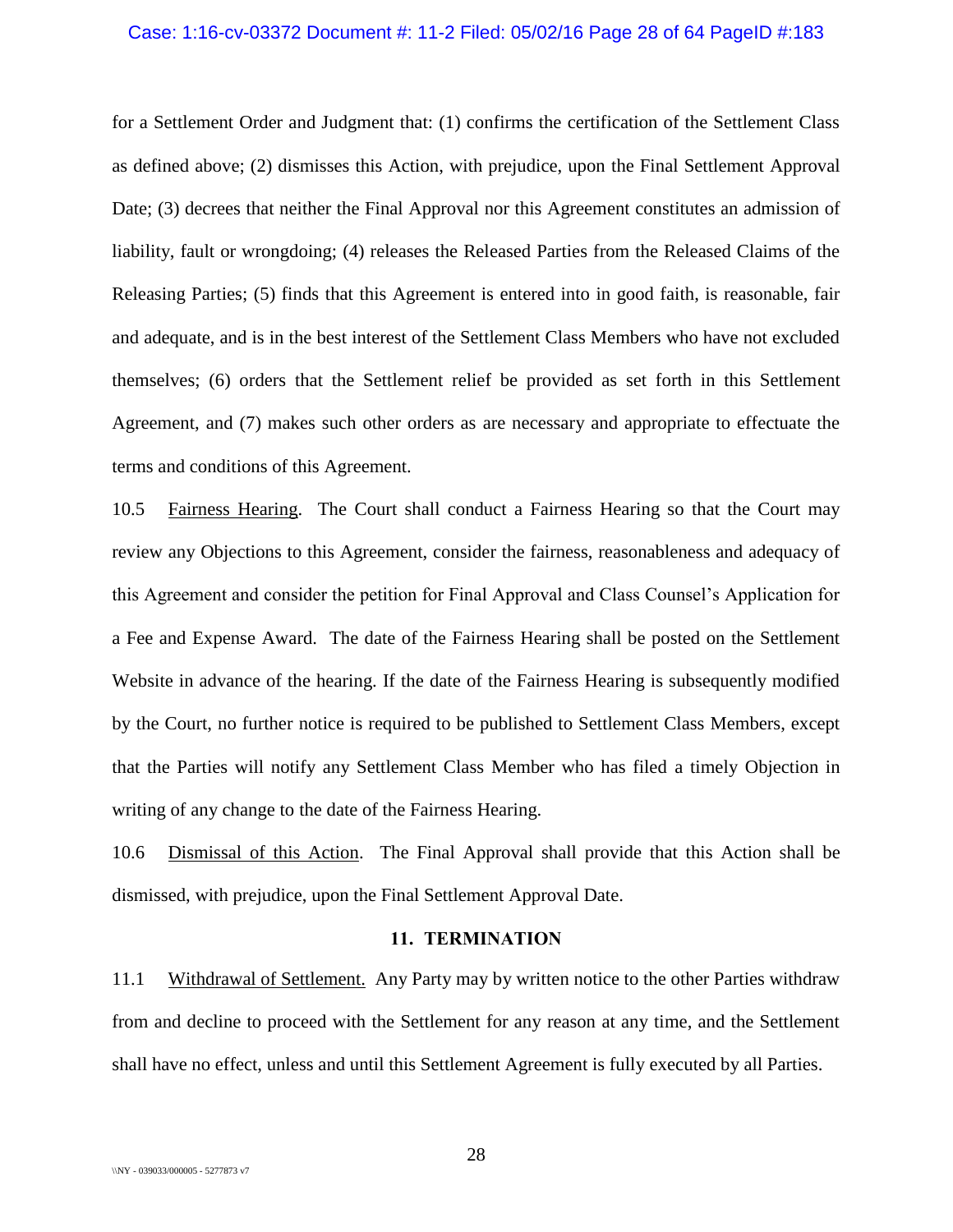# Case: 1:16-cv-03372 Document #: 11-2 Filed: 05/02/16 Page 29 of 64 PageID #:184

11.2 Effect if Settlement Not Approved. This Settlement Agreement was entered into only for purposes of settlement, subject to and without waiver of the Parties' respective rights. In the event that the Court fails to enter the order granting Preliminary Approval or fails to grant final approval, or in the event the Final Settlement Approval Date does not occur, Class Counsel and Defendant's Counsel shall endeavor, consistent with the Settlement Agreement, to cure any defect identified by the Court. In the event that the Settlement Agreement is terminated for any reason, final approval does not occur for any reason, or the Final Settlement Approval Date does not occur, then no term or condition of the Settlement Agreement, or any draft thereof, or any discussion, negotiation, documentation, or other part or aspect of the Parties' settlement discussions shall have any effect, nor shall any such matter be admissible in evidence for any purpose in the Action, or in any other proceeding, the Parties' shall be restored to their respective positions immediately preceding execution of this Settlement Agreement**,** including with regard to any agreements concerning tolling and similar agreements. The Parties agree that all drafts, discussions, negotiations, documentation or other information prepared in relation to the Settlement Agreement and the Parties' settlement discussions shall be treated as strictly confidential and may not be disclosed to any person other than the Parties' counsel, and only for purposes of the Action, absent a court order. CVS's rights with respect to class certification expressly are reserved and preserved.

11.3 Party Status upon Termination. In the event the Agreement is terminated in accordance herewith, vacated, or fails to become effective for any reason, then the Parties to this Agreement shall be deemed to have reverted to their respective status in the Action as of the date of this Agreement and, except as otherwise expressly provided, the Parties shall proceed in all respects as if this Agreement and any related orders had not been entered.

29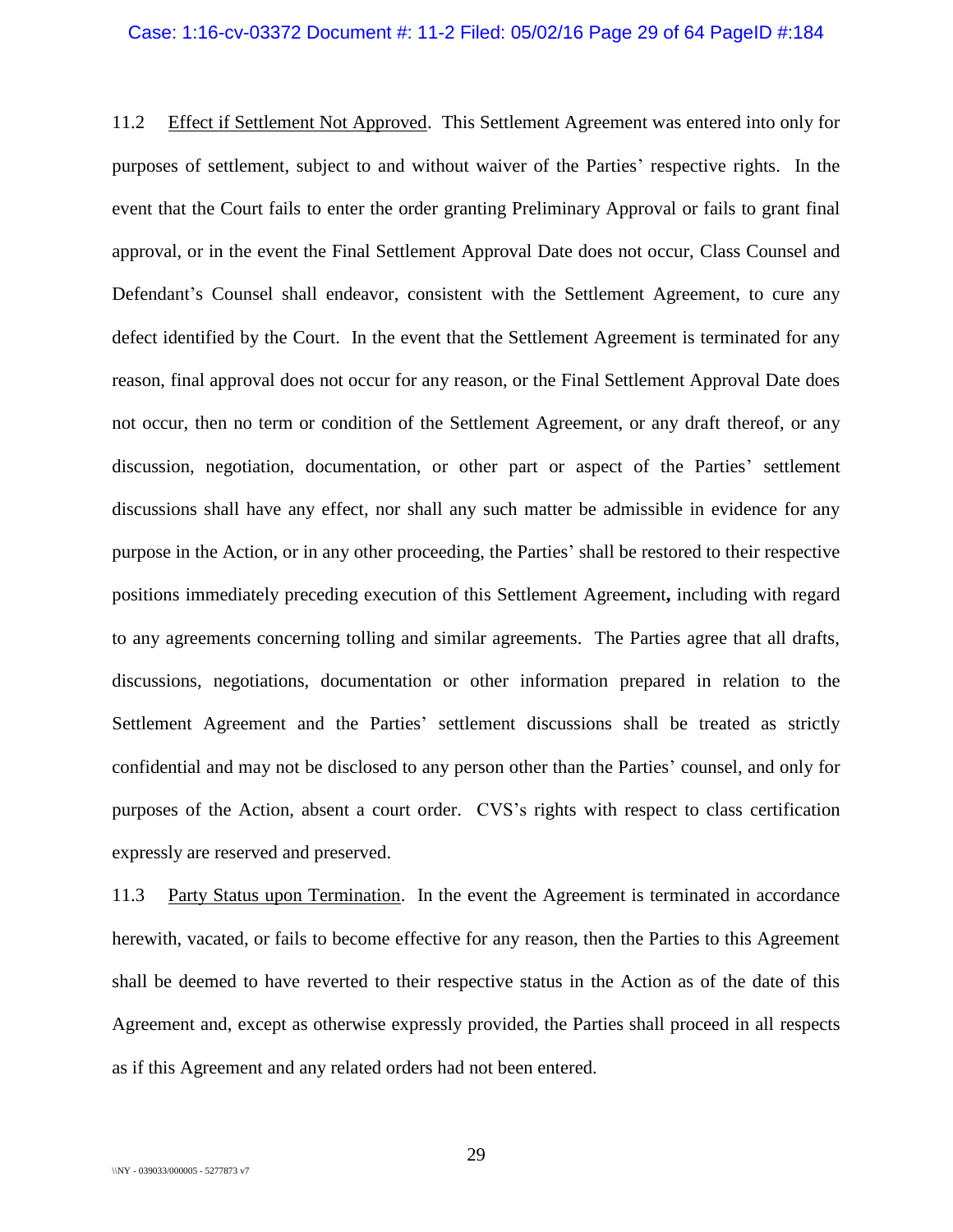## **12. RELEASES**

12.1 Release by Settlement Class Members. Effective as of the Final Settlement Approval Date, each and all of the Releasing Parties shall release and forever discharge, and shall be forever be barred from asserting, instituting or maintaining against any or all of the Released Persons or Released Parties, any and all of the Released Claims.

12.2 Additional Releases. Except as to the rights and obligations provided for under this Agreement, CVS releases and forever discharges as of the Effective Date the Representative Plaintiff, Settlement Class, and Settlement Class Counsel from any and all rights, duties, obligations, claims, actions, causes of action, or liabilities, whether arising under local, state, or federal law, whether by statute, contract, common law, or equity, whether known or unknown, suspected or unsuspected, asserted or unasserted, foreseen or unforeseen, actual or contingent, liquidated or unliquidated, which the Released Parties may now have, own or hold or which the Released Parties at any time may have, own, or hold, against the Representative Plaintiff, Settlement Class, or Settlement Class Counsel arising out of the Action and/or the Settlement.

12.3 Effectuation of Settlement. None of the above releases includes releases of claims or otherwise affects rights to enforce the terms of the Settlement Agreement.

12.4 No Admission of Liability. This Settlement Agreement reflects, among other things, the compromise and settlement of disputed claims among the Parties, and neither this Settlement Agreement nor the releases given herein, nor any consideration therefor, nor any actions taken to carry out this Settlement Agreement, are intended to be, nor may they be deemed or construed to be, an admission or concession of liability, or the validity of any claim, defense, or of any point of fact or law on the part of any Party. CVS denies the material allegations of the complaint filed in this Action. Neither this Settlement Agreement, nor the fact of settlement, nor the settlement proceedings, nor the settlement negotiations, nor any related document, shall be used as an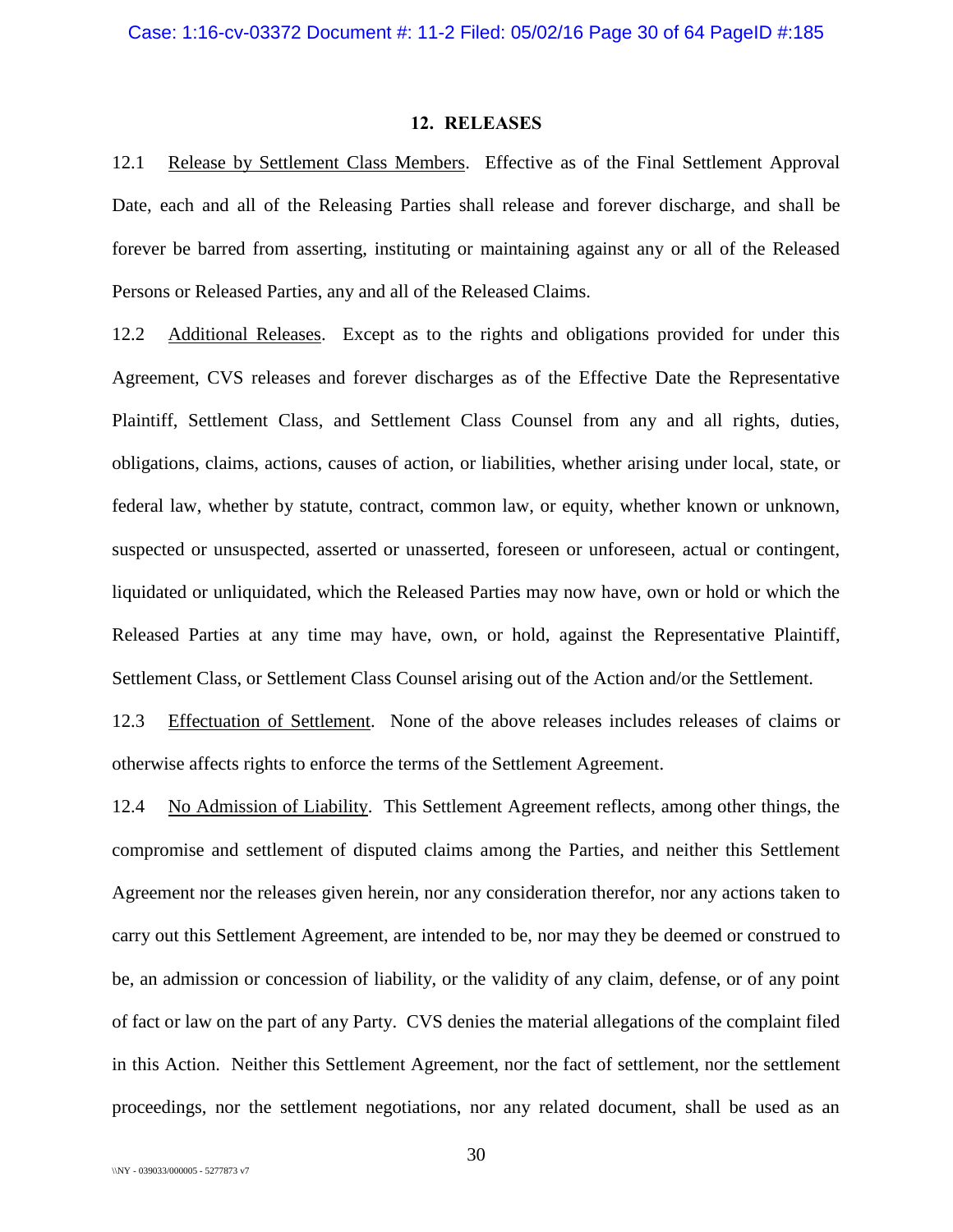## Case: 1:16-cv-03372 Document #: 11-2 Filed: 05/02/16 Page 31 of 64 PageID #:186

admission of any fault or omission by any or all of the Released Persons, or be offered or received in evidence as an admission, concession, presumption or inference of any wrongdoing by any or all of the Released Persons in any proceeding, other than such proceedings as may be necessary to consummate, interpret or enforce this Settlement Agreement.

# **13. CERTIFICATION OF THE SETTLEMENT CLASS**

13.1 Certification of Settlement Class For Settlement Purposes. The Parties agree, for settlement purposes only, that this Action shall be certified and proceed as a class action under Federal Rule of Civil Procedure 23(b)(3), with a class consisting of all Settlement Class Members, and with the named Plaintiff as Representative Plaintiff and Plaintiff's Counsel as counsel for the Settlement Class Members. Any certification of a conditional, preliminary or final settlement class pursuant to the terms of this Settlement shall not constitute, and shall not be construed as, an admission on the part of CVS that this Action, or any other proposed or certified class action, is appropriate for class treatment for any other purpose pursuant to Federal Rule of Civil Procedure 23 or any similar state or federal class action statute or rule. This Settlement Agreement shall be without prejudice to the rights of CVS to: (a) move to dismiss or stay this Action on any applicable basis; (b) oppose final certification in this Action should this Settlement Agreement not be approved or implemented for any reason; or (c) oppose certification in any other proposed or certified class action. Neither the fact of this settlement nor this Settlement Agreement shall be used in connection with efforts in any proceeding to seek certification of any claims asserted against CVS.

13.2 This Agreement, whether or not consummated, and any communications exchanged or actions taken pursuant to or during the negotiation of this Agreement are for settlement purposes only. Neither the fact of nor the contents of this Agreement or its exhibits, nor any communications exchanged nor actions taken pursuant to or during the negotiation of this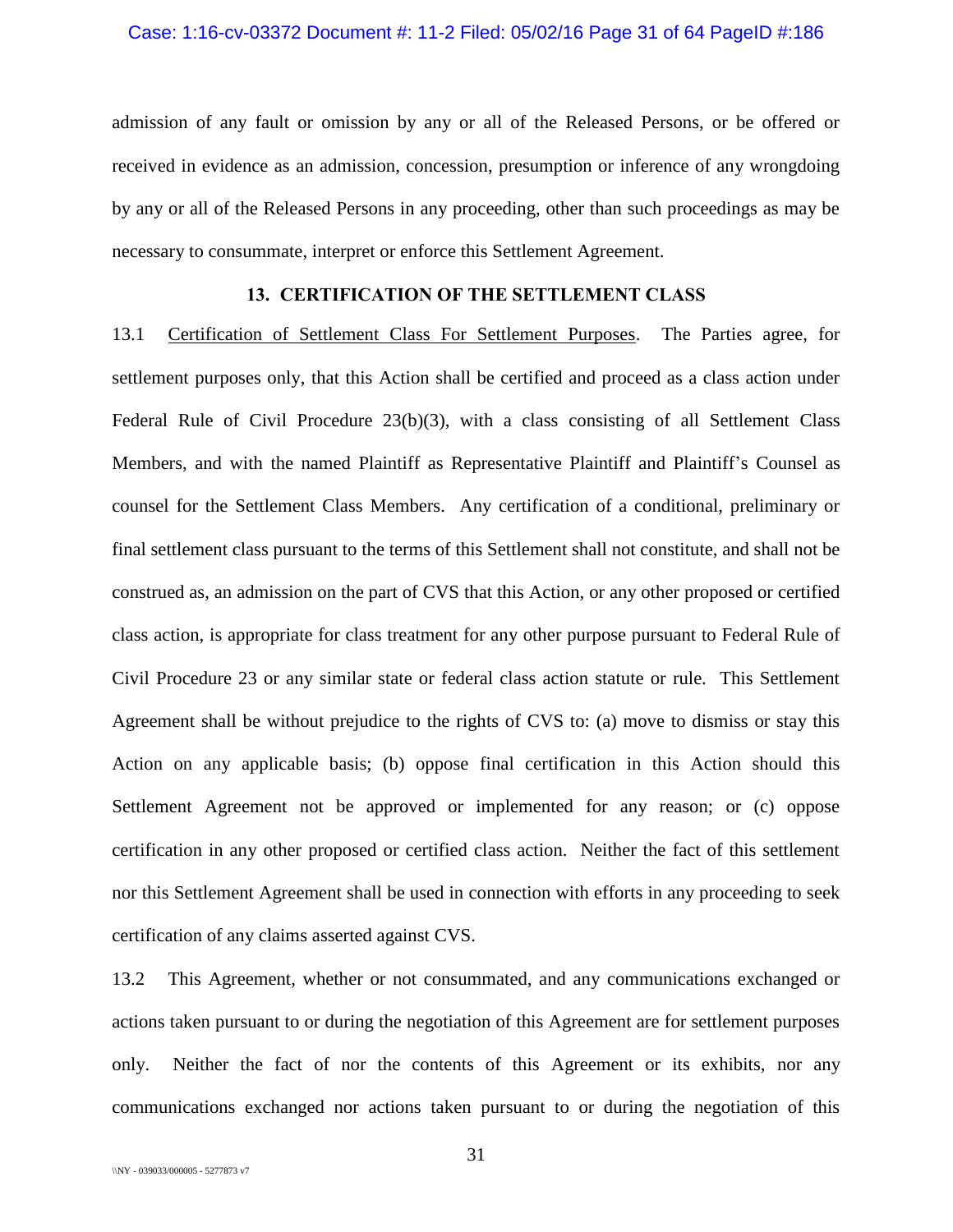#### Case: 1:16-cv-03372 Document #: 11-2 Filed: 05/02/16 Page 32 of 64 PageID #:187

Agreement, shall constitute, be construed as, or be admissible in evidence as an admission of the validity of any claim asserted or fact alleged in this Action or of any wrongdoing, fault, violation of law or liability of any kind on the part of CVS.

13.3 This Agreement and all negotiations, correspondence and communications leading up to its execution shall be deemed to be within the protection of Federal Rule of Evidence 408 and any analogous state or federal rules or principles. Neither this Agreement, nor any terms, conditions, contents or provisions hereof or exhibits hereto, nor any negotiations, correspondence or communications leading up to the execution of this Agreement, shall constitute a precedent or be admissible for any purpose in any proceeding; provided, however, that this Agreement shall be admissible in any proceeding related to the approval of this Agreement, to enforce any of its terms and conditions, to support or defend this Agreement in an appeal from an order granting or denying Final Approval, or to enforce or assert a claim or defense of res judicata, collateral estoppel, claim preclusion, issue preclusion, settlement, release, merger and bar, or any similar claim or defense against the Representative Plaintiff, any Settlement Class Member, or any third party.

## **14. MISCELLANEOUS PROVISIONS**

14.1 Reasonable Efforts. Subject to the other terms and conditions of this Settlement Agreement, the Parties and their respective counsel shall use reasonable efforts to cause the Court to give Preliminary Approval to this Settlement Agreement as promptly as practicable, to take all steps contemplated by this Settlement Agreement that are necessary (by order of the Court or otherwise) to effectuate the Settlement on the stated terms and conditions, and to obtain Final Approval of this Settlement Agreement and achieve a Final Settlement Approval Date.

14.2 Time for Compliance. If the date for performance of any act required by or under this Settlement Agreement falls on a Saturday, Sunday or court holiday, that act may be performed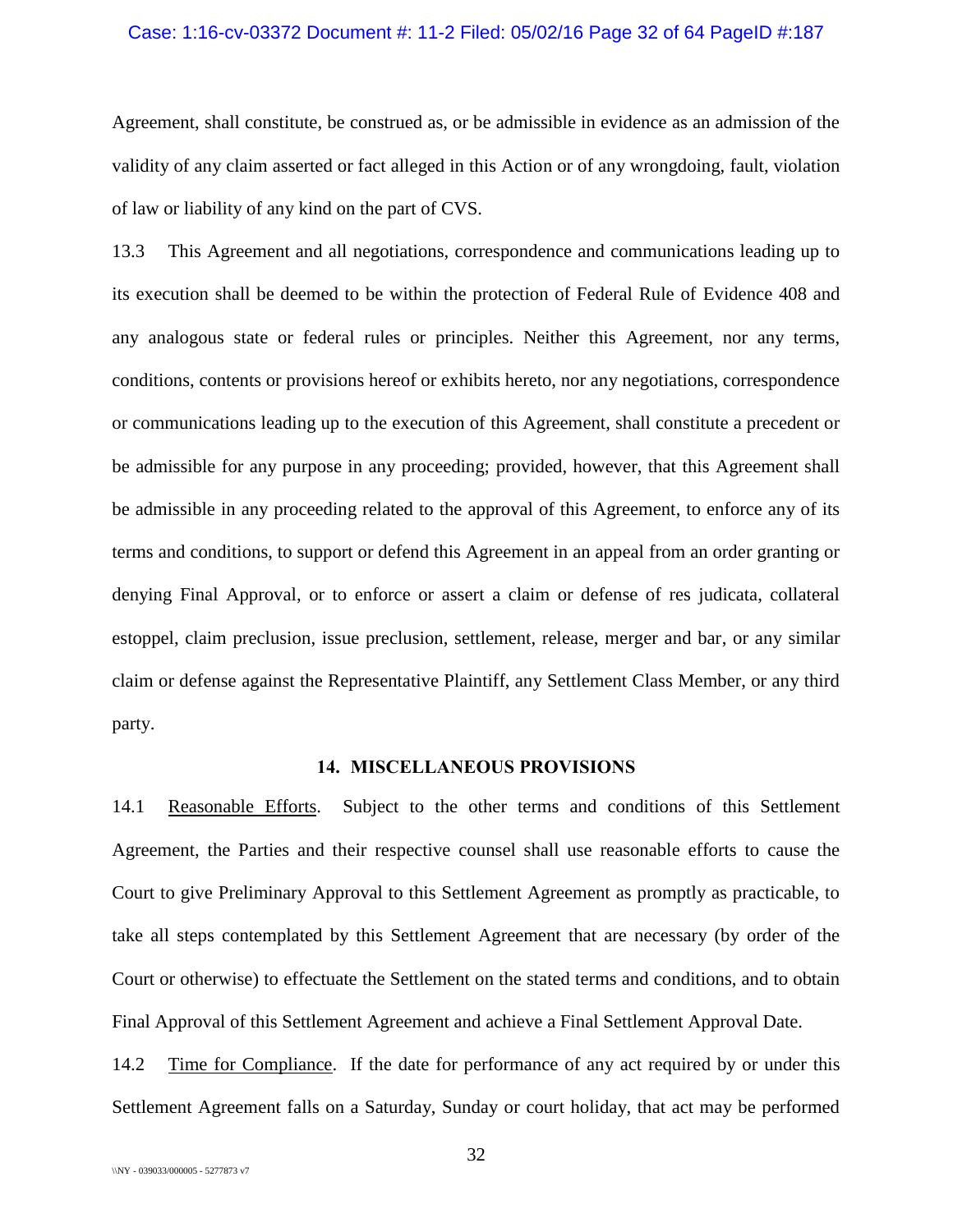#### Case: 1:16-cv-03372 Document #: 11-2 Filed: 05/02/16 Page 33 of 64 PageID #:188

on the next business day with the same effect as if it had been performed on the day or within the period of time specified by or under this Settlement Agreement.

14.3 Governing Law. This Settlement Agreement is intended to and shall be governed by the laws of the State of New York without giving effect to principles of conflicts of laws.

14.4 Entire Agreement. The terms and conditions set forth in this Settlement Agreement constitute the complete and exclusive statement of the agreement between the Parties relating to the subject matter of this Settlement Agreement, superseding all previous negotiations and understandings, and may not be contradicted by evidence of any prior or contemporaneous agreement. The Parties further intend that this Settlement Agreement constitutes the complete and exclusive statement of its terms as between the Parties, and that no extrinsic evidence whatsoever may be introduced in any agency or judicial proceeding, if any, involving this Settlement Agreement.

14.5 Amendment or Modification. This Agreement may not be changed, modified, or amended except in writing signed by all Parties (or their successors-in-interest) and approved by the Court. Notwithstanding the foregoing, amendments and modifications may be made without additional notice to the Class Members unless such notice is required by the Court. Moreover, the claims process set forth above may be modified by mutual agreement of the Parties without Court approval and the Parties may agree to reasonable extensions of time in which to accomplish the tasks required by the terms and conditions of this Agreement, which shall not be unreasonably withheld.

14.6 Advice of Counsel. The determination of the terms and the drafting of this Settlement Agreement have been by mutual agreement after negotiation, with consideration by and participation of all Parties and their counsel.

33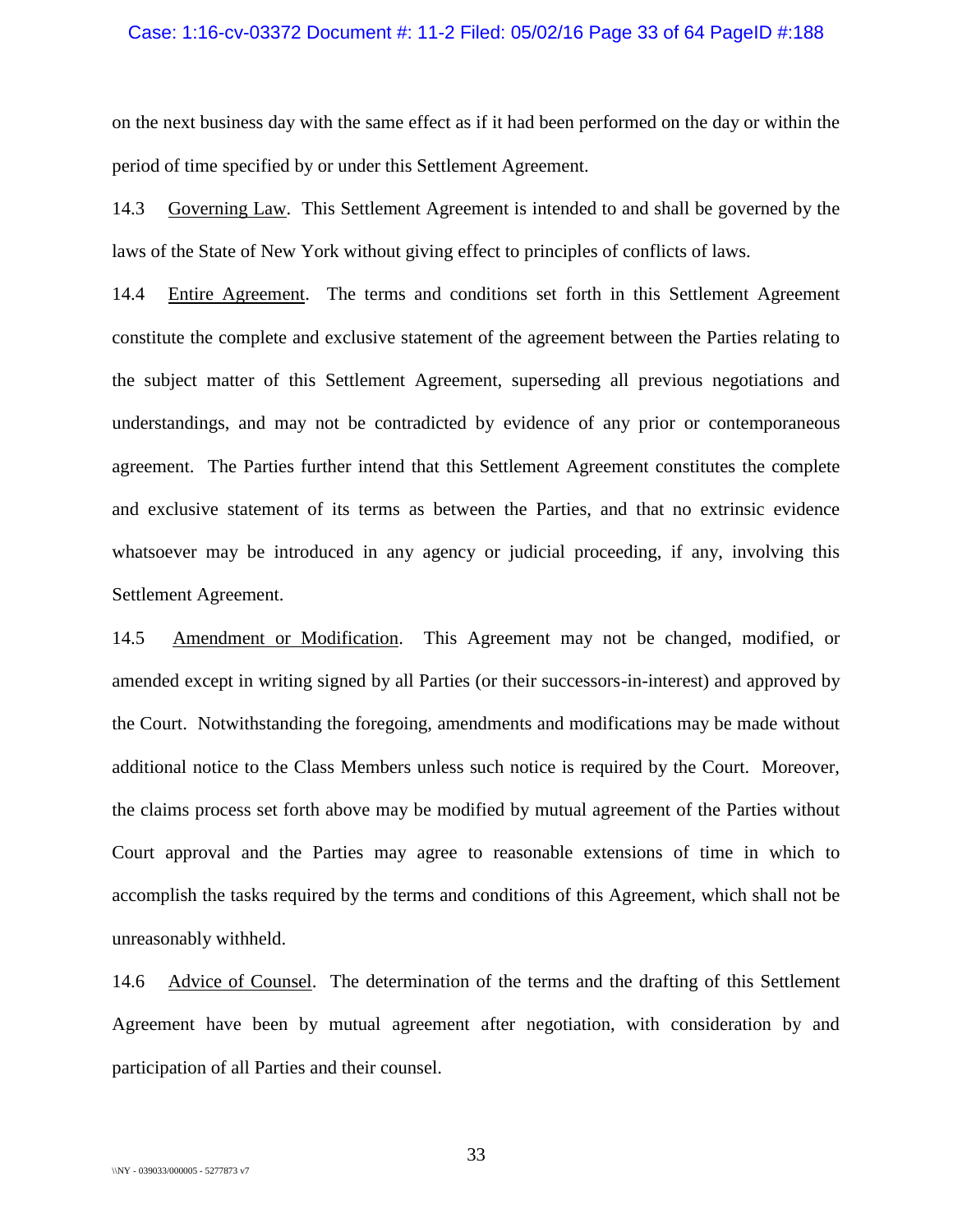#### Case: 1:16-cv-03372 Document #: 11-2 Filed: 05/02/16 Page 34 of 64 PageID #:189

14.7 Binding Agreement. This Settlement Agreement shall be binding upon and inure to the benefit of the respective heirs, successors and assigns of the Parties, the Settlement Class Members and the other Released Persons.

14.8 No Waiver. The waiver by any Party of any provision or breach of this Settlement Agreement shall not be deemed a waiver of any other provision or breach of this Settlement Agreement.

14.9 Assignment of Claims. The Parties warrant and represent that no claim or any portion of any claim referenced or released in this Agreement has been sold, assigned, conveyed, or otherwise transferred to any other entity or Person.

14.10 Execution in Counterparts. This Settlement Agreement shall become effective upon the last day of execution by all of the undersigned. The Parties may execute this Settlement Agreement in counterparts, and execution of counterparts shall have the same force and effect as if all Parties had signed the same instrument. The Parties further agree that signatures provided by .pdf or other electronic transmission shall have the same force and effect as original signatures.

14.11 Authority. The undersigned counsel represent that they are fully authorized to execute and enter into the terms and conditions of this Stipulation on behalf of their respective clients.

14.12 Publicity. The parties shall limit public comment on the Settlement to the fact that there has been an amicable settlement, and in doing so may refer to the Settlement Agreement, Settlement Website, Notices, or may otherwise refer to and make representations in accordance with the Notice Plan.

14.13 Time Periods. The time periods and/or dates described in this Settlement Agreement with respect to the giving of notices and hearings are subject to approval and change by the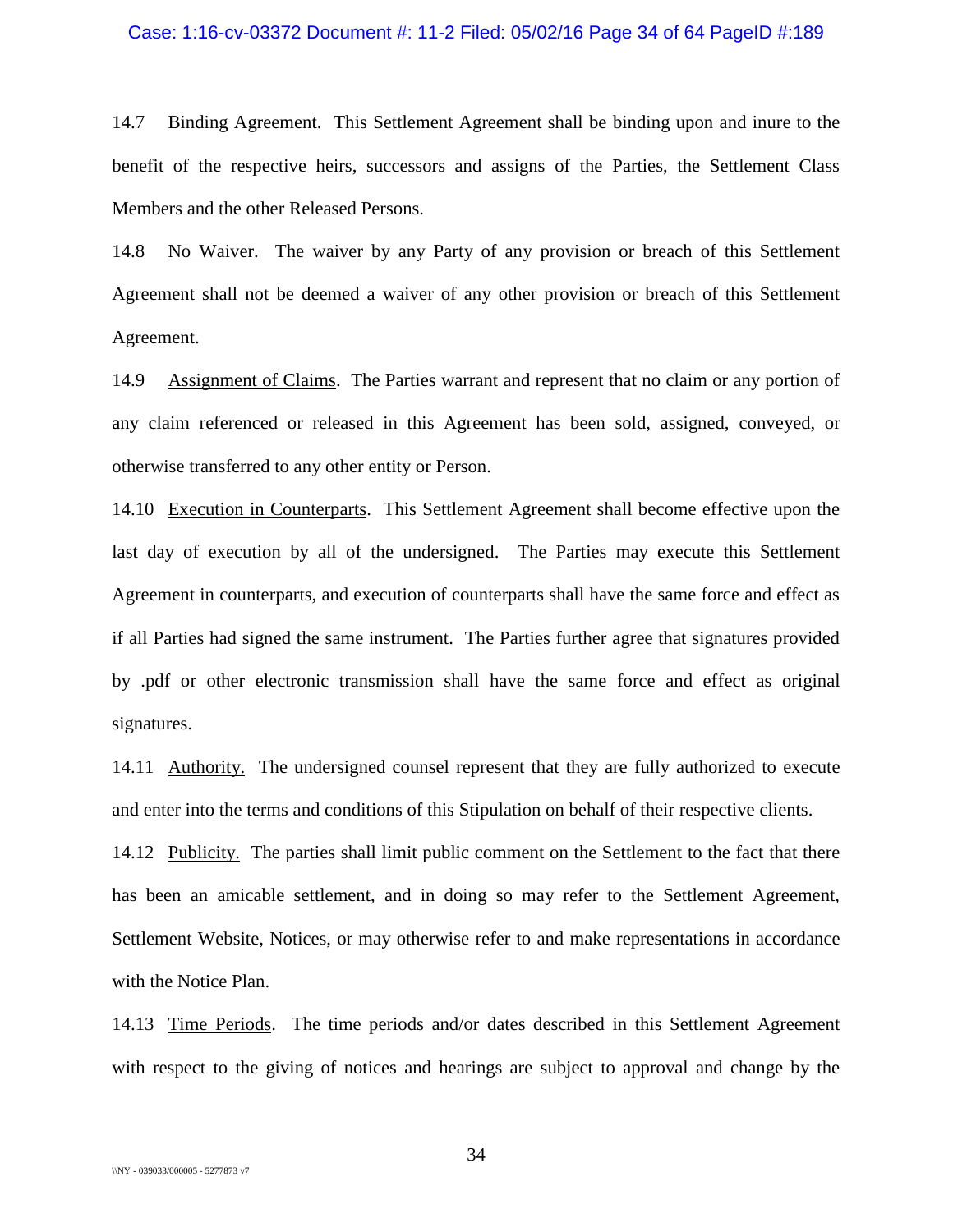## Case: 1:16-cv-03372 Document #: 11-2 Filed: 05/02/16 Page 35 of 64 PageID #:190

Court or by the written agreement of Class Counsel and Defendant's Counsel, without notice to Settlement Class Members. The Parties reserve the right, by agreement and subject to the Court's approval, to grant any reasonable extension of time that might be needed to carry out any of the provisions of this Settlement Agreement.

14.14 Enforcement of this Settlement Agreement. The Court approving this Settlement shall retain jurisdiction, and shall have exclusive jurisdiction, to enforce, interpret and implement this Settlement Agreement, including any alleged violation of paragraph above, and the terms of any order entered pursuant to this Settlement Agreement.

14.15 Notices. All notices to the Parties or counsel required by this Settlement Agreement shall be made in writing and communicated by email and mail to the following addresses:

a. If to Representative Plaintiff, Settlement Class Members or Class Counsel:

Thomas A. Zimmerman, Jr. Zimmerman Law Offices, P.C. 77 W. Washington Street, Suite 1220 Chicago, Illinois 60602 Telephone: (312) 440-0020 tom@attomeyzim.com

b. If to CVS or Defendant's Counsel:

Frank Spano Hogan Lovells US LLP 875 Third Avenue New York, NY 10022 Telephone: (212) 918-3000 frank.spano@hoganlovells.com